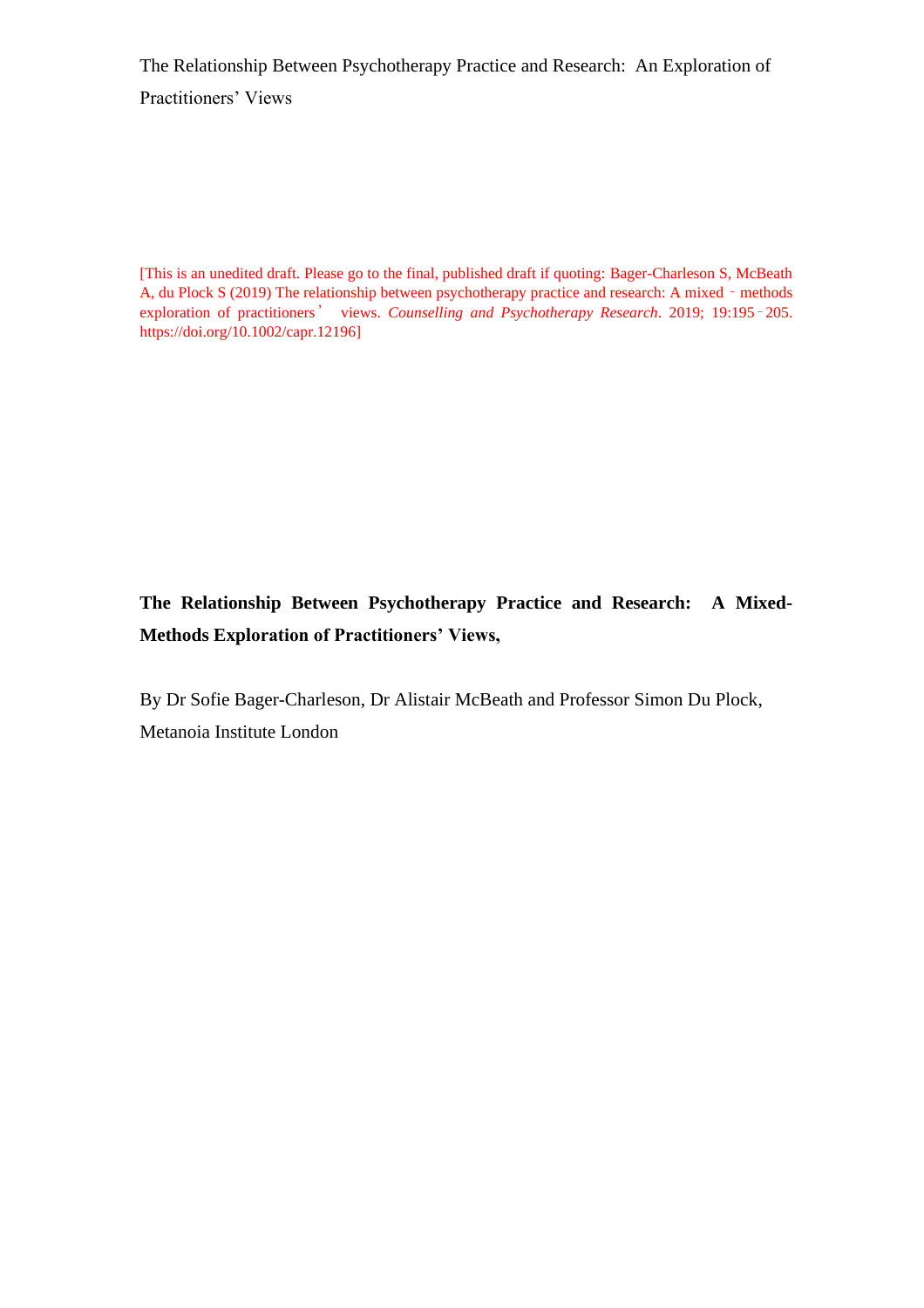### **Abstract**

 References are frequently made to a strained relationship between therapeutic practice and research. This study has developed in response this critique. Our aim has been to explore therapists' views on the relationship between research and clinical practice within a mixed-methods framework, drawing from a survey (n=92) distributed within and outside of the UK, and coupled with interviews (n=9). Both the survey and the interviews were guided by some of the following questions: *What sort of relationship do therapists feel that they have with research? What amount of formal research training do therapists have? To what extent do therapists feel that their own research is valued? To what extent does research inform therapists' clinical practice?* 

Both the survey and the interviews suggested a sense of 'homelessness' for researchers in the field of therapy. Obstacles were referred to within and outside the therapeutic community. Some referred to little training and many felt unsupported among colleagues and employers when pursuing research. One therapist said: '*The scientists and researchers I work with; they know they have a career in research – you get rewarded and promoted. That kind of recognition doesn't exist in therapy'*. To meet the increased requirements of research-supported practice the study suggests that more systematic efforts are required to support psychotherapists' engagement in research activities.

### **Introduction**

 Within the profession of psychotherapy there is a discernible tension between psychotherapy practice and research. Goldfried and Wolfe (1996) described the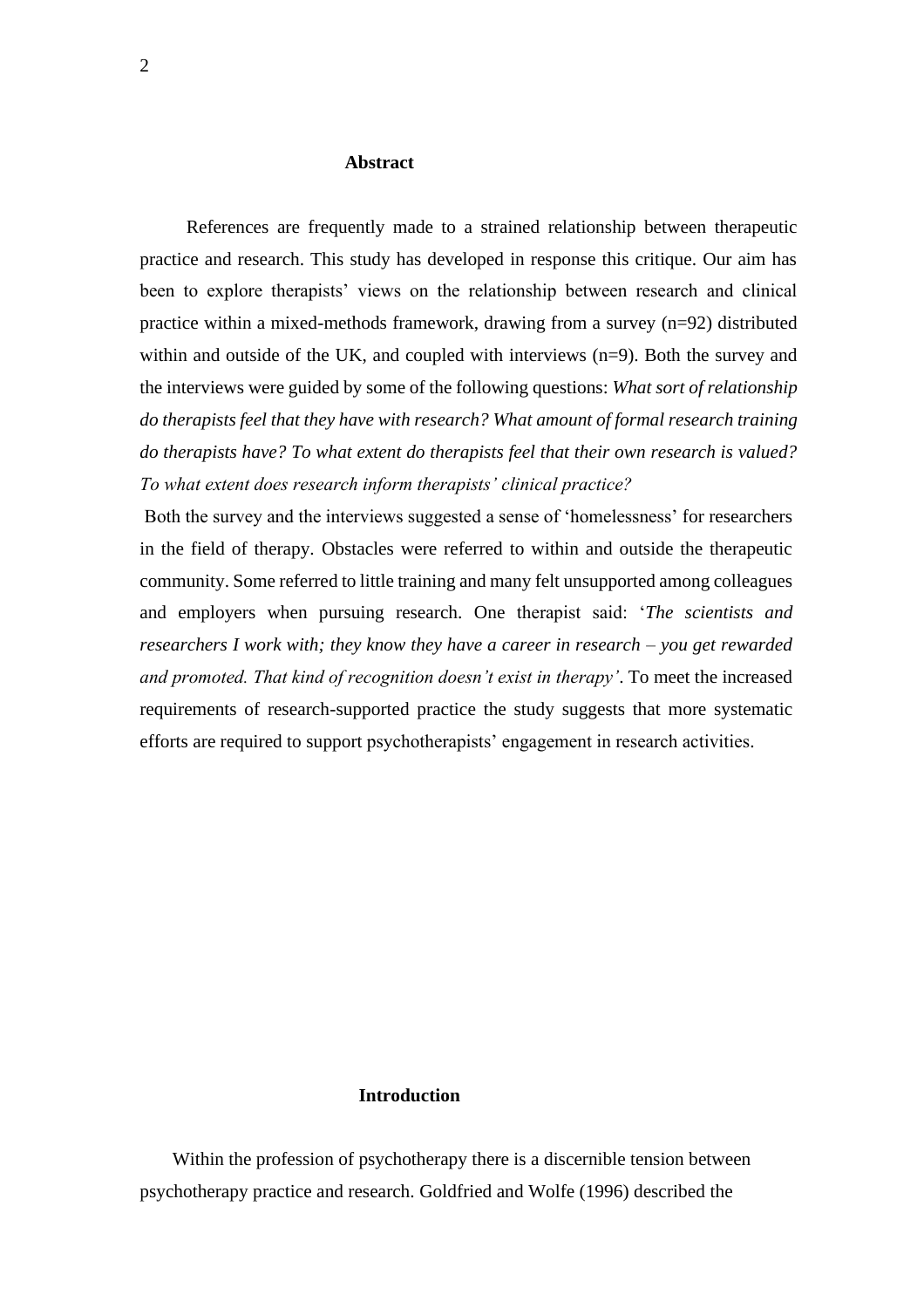relationship as a 'strained alliance'. Tasca (2015) refers to a 'practice–research divide, which is widely acknowledged as a problem in psychotherapy' and Henton (2012) has suggested that psychotherapy and research are often characterised as 'opposing domains'. An almost dichotomous relationship between psychotherapy practice and research is also identified by Darlington and Scott (2002). In referencing what they called the 'researcher-practitioner split' they note the different language that is used to describe psychotherapy and research. In a word-association experiment, practitioners described research as 'objective, hard, cold, scientific, factual, time-consuming, difficult, prestigious, tedious, expert', whereas practice was seen as 'subjective, busy, messy, difficult, soft, warm, pressured, flexible' (Darlington & Scott, 2002, p.4). Taubner et al. (2016) suggest that the relationship between clinical research and practice is, 'compromised by reciprocal criticism and prejudice'.

 Interestingly, the problematic dynamic between psychotherapy practice and research has been particularly voiced by researchers from the field of psychology and psychiatry, who suggested for instance that therapists, historically, have rarely initiated research (Prochaska & Norcross, 1983), that therapists do read research 'but not as often as researchers do' (Boisvert and Faust 2005; Beutler et al., 1995; Morrow-Bradley & Elliott, 1986); that therapists rely more on discussions with colleagues than on research (Prochaska & Norcross, 1983); that therapists' research often stems from a seemingly unstructured integration of knowledge gained from workshops, books, and theoretical articles (Beutler, Williams, & Wakefield, 1993), that therapists' knowledge around research tends to be 'patchy' and in-depth knowledge is associated with topics of personal interest and that therapists are more informed by clinical experience, supervision, personal therapy, and literature than by research findings (Morrow-Bradley & Elliott, 1986, Safran et al 2011). To sum up, from studies particularly represented by researchers with a background in psychology and psychiatry it is, as Castonguay et al (2010) put it, 'well established that the practice of many full-time psychotherapists is rarely or non-substantially influenced by research' (p.349).

#### **How do therapists describe their relationship to research?**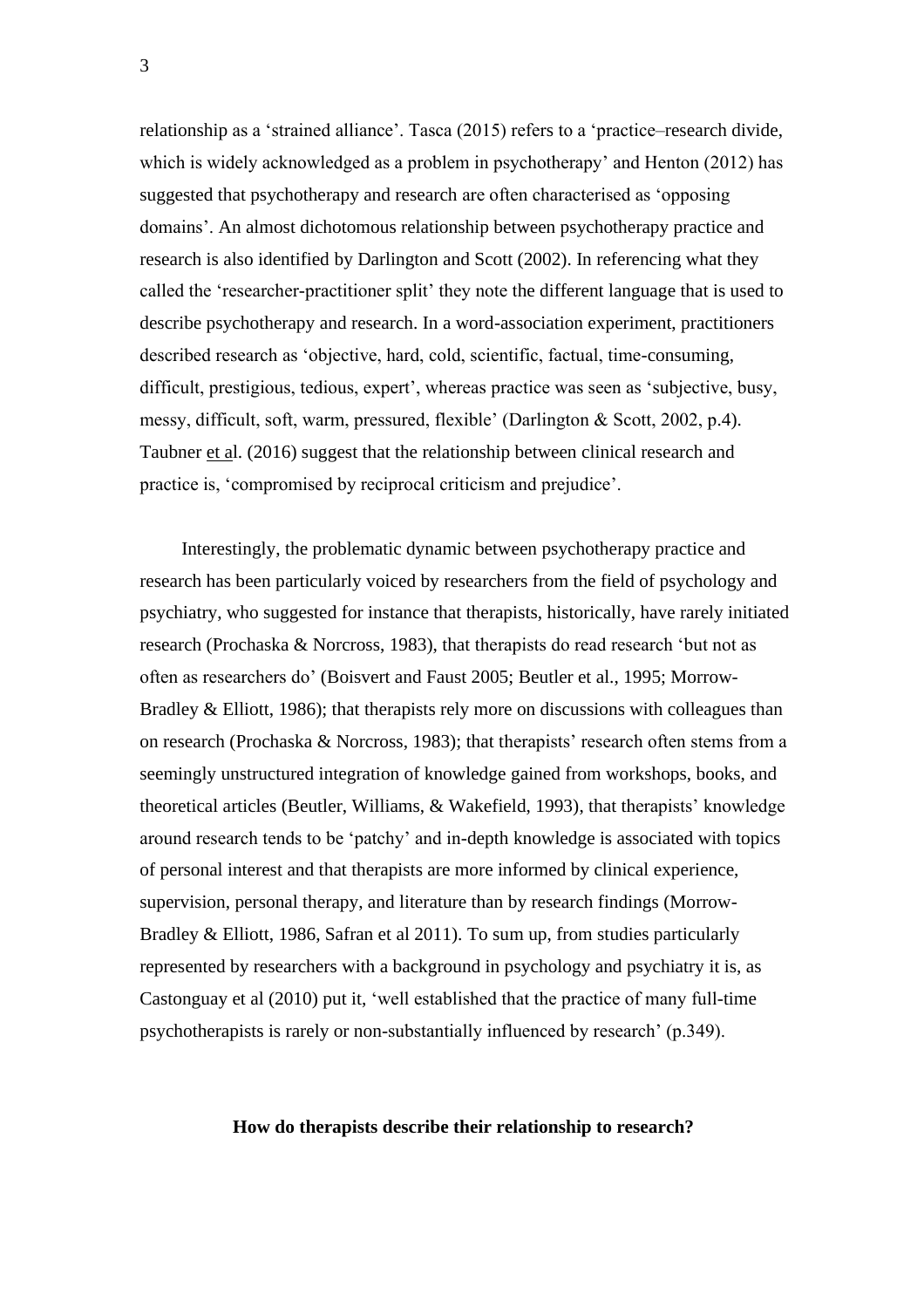This study aims to provide a broad perspective on the links between practice and research, using a survey and interviews with counsellors and psychotherapists within and outside the UK. Some key questions have been:

- How do therapists describe their relationship to research?
- What amount of formal research training do therapists have?
- To what extent do therapists feel that their own research is valued?
- How do therapists perceive research what sort of activity is it?
- To what extent does research inform therapists' clinical practice?

#### **Positioning ourselves in the research**

 The study has grown out of an earlier qualitative inquiry (Bager-Charleson, du Plock & McBeath 2018a) into therapists' embodied engagement with research during data-analysis. As trainers, supervisors and researchers with an interest in reflexivity, reflective practice and training [Bager-Charleson 2010, 2012, 2014, 2016, 2017, du Plock 2010, 2015, 2016, McBeath 2016, 2018] we were guided by an interest in epistemic overlaps and the differences between therapeutic practice and research. Our professional doctoral programme provided a good setting for the study that would help us gain insights into how accredited therapists reason about undertaking research. The study identified three stages of therapists' embodied engagement with research including 'feeling overwhelmed', 'developing coping strategies' and 'feeling illuminated, personally and professionally' through research. Focusing on the stages generally referred to as 'data-analysis' showed there is a high level of stress, often coupled with shame and confusion; *'I underestimated the dataanalysis'* said one therapists '*you're desperately trying to find themes and codes and things but, actually, this is somebody's life'.* Most therapists aimed to keep a relational focus and to draw from their embodied and emotional responses as sources of knowledge, as in clinical practice. Many, however, expressed surprise over how little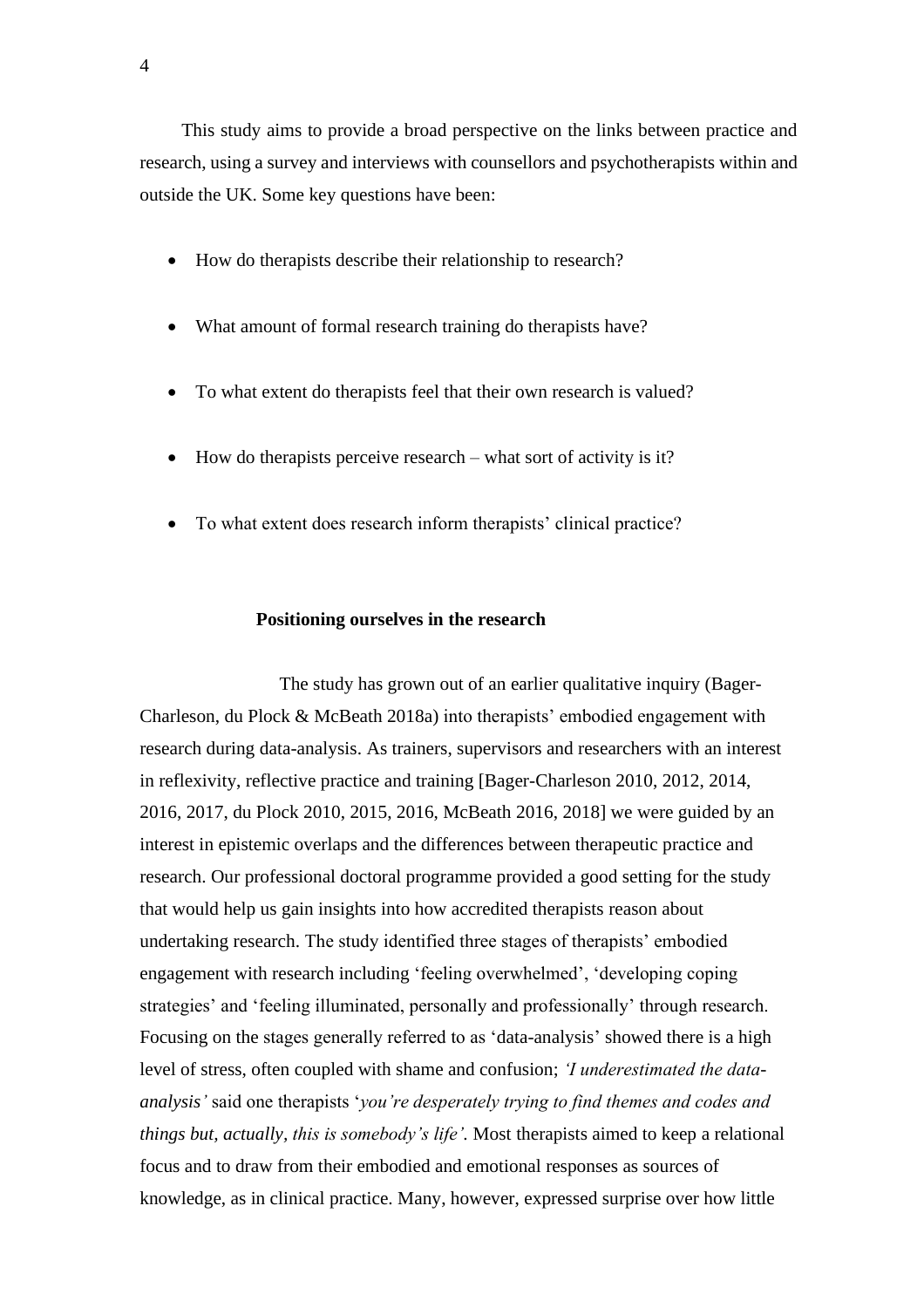value this epistemic positioning appeared to have in the general discourse about 'research', for instance in regular research textbooks and journals. The findings in our study also highlighted issues surrounding gender, culture and seemingly unhelpful 'stereotypes' in counselling and research. One therapist described how she "*would only go so far in the world of research'.* She chose not to tell her counselling colleagues about her research interest (PhD study): 'A*s a counsellor, and a woman who identifies as being black [t]here's a 'glass ceiling' ...I still feel there's a, you know, research is sort of about showing how clever you are, wanting to show off and all my whizzy little ideas'.*

Although the dissertations (n=50), interviews (n=7) and research journals (n=20) gave a broad pool of data, we wanted to continue our study outside the programme, across training institutes and ideally to different countries. The survey presented in this paper is a mixed-method study into both novice and senior therapists' more general experiences from research, across different training programmes within and outside the UK.

#### **Methodology**

With 'Critical Realism' (Finlay & Ballinger, 2006, p.258) as an umbrella we have adopted a mixed-method approach into therapists' accounts of their experiences of research. Combining quantitative approaches to the data with qualitative is often legitimized with a reference to how each perspective may answer different research questions (Creswell et al., 2011, p. 62). Our survey aimed to 'collect and measure a participant's values, attitudes, and beliefs about selected subjects' (Saldana 2012 p. 93) with an interest in shared ways of organizing events about research, and their presentation in ways that transform meaning into numbers for statistical analysis and a fixed, linear string of response. The interviews, on the other hand, are aimed to contribute to a complementary "three-dimensional" (Saldana, 2012, p. 93) perspective, allowing us to gather and assess language-based meanings as narrated by individual therapists who volunteered to share their feelings regarding what they value, believe, think, and feel about therapy research.

We resonate with what Creswell et al  $(2011)$  refer to as the value of 'fixed methods' designs' as involving 'studies where the use of quantitative and qualitative methods is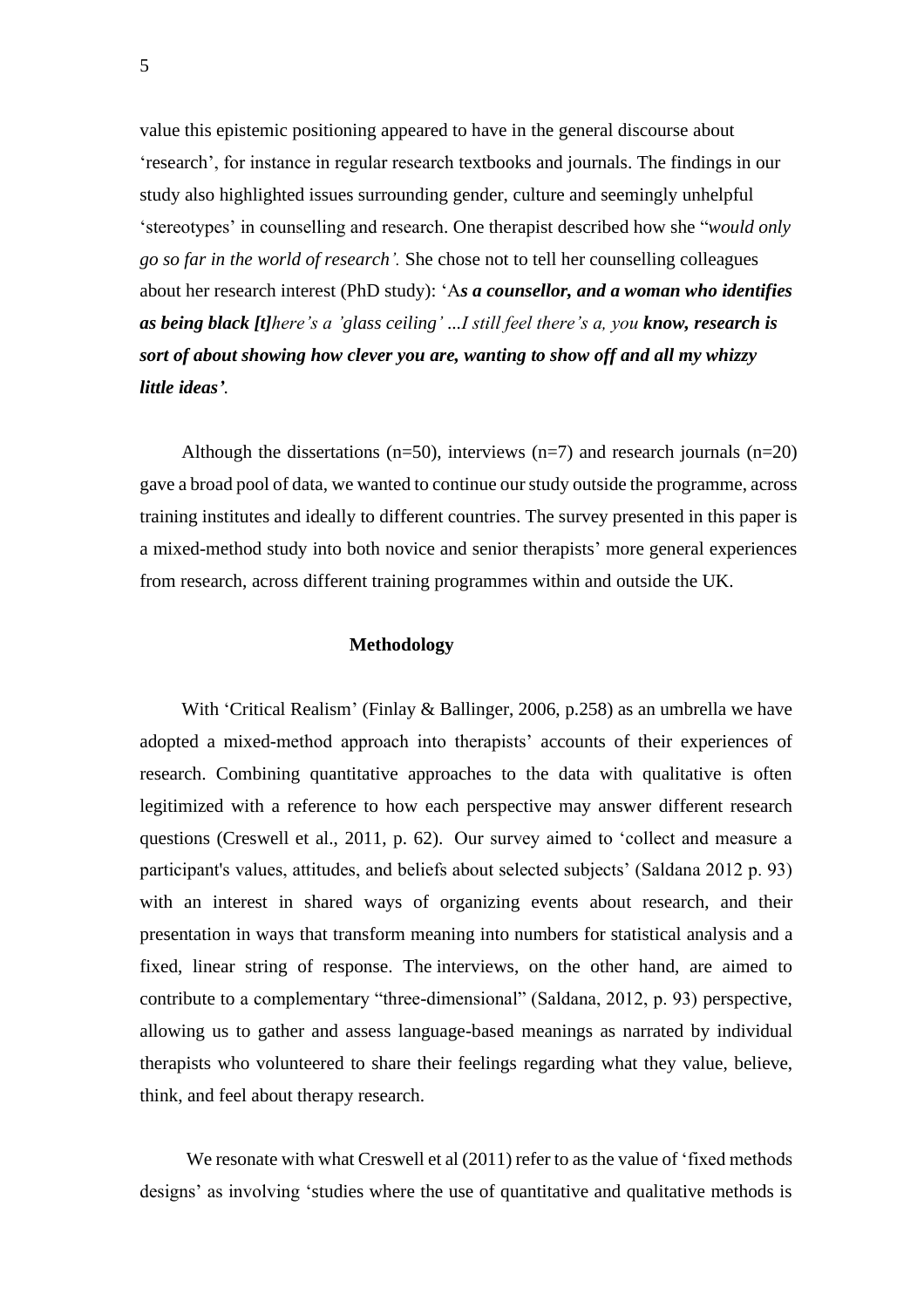predetermined and planned at the start of the research process, and the procedures are implemented as planned' (p. 54). We are, however, also allowing new and emerging research questions to guide the study, which is not uncommon in mixed-method research. Our study complements the fixed design with an 'emergent design', which means that we approach our study as 'a process that is on-going, changeable and iterative in nature … prior to, during, and after [its] implementation' (Wright et al 2009, p. 63).

#### **Ethical Considerations**

 Research in the field of personal experiences can be emotive for participants. This research project reflects the principles set out by Metanoia's Ethical Framework for Research, with its emphasis on on-going respect for the participants. Both the validity and the ethical requirements of the study rely ultimately on 'trustworthiness' and 'authenticity' (Josselson 2016, Finlay 2916), especially during the second phase of the study which involves engaging with participants with an interest in unique and personal experiences.

## **On-line Survey**

One component of the mixed methods research methodology was an on-line survey designed to capture therapists' thinking and the level of their knowledge around the relationship between psychotherapy research and clinical practice. The survey was hosted by a commercial organisation that is a recognised industry-lead in this regard.

 The content of the survey, which included both fixed and multiple response questions, was generated by the authors with additional input from interested research colleagues within a focus group with Professor Jeannie Wright from Malta University and Dr Linda Finlay from the Open University, UK. A pilot survey was run to ensure that all questions were readily understood and that the survey met technical expectations.

 The final survey version was launched in October 2016 and ran until June 2017. A link to the survey was hosted by the Metanoia Research Academy website and publicised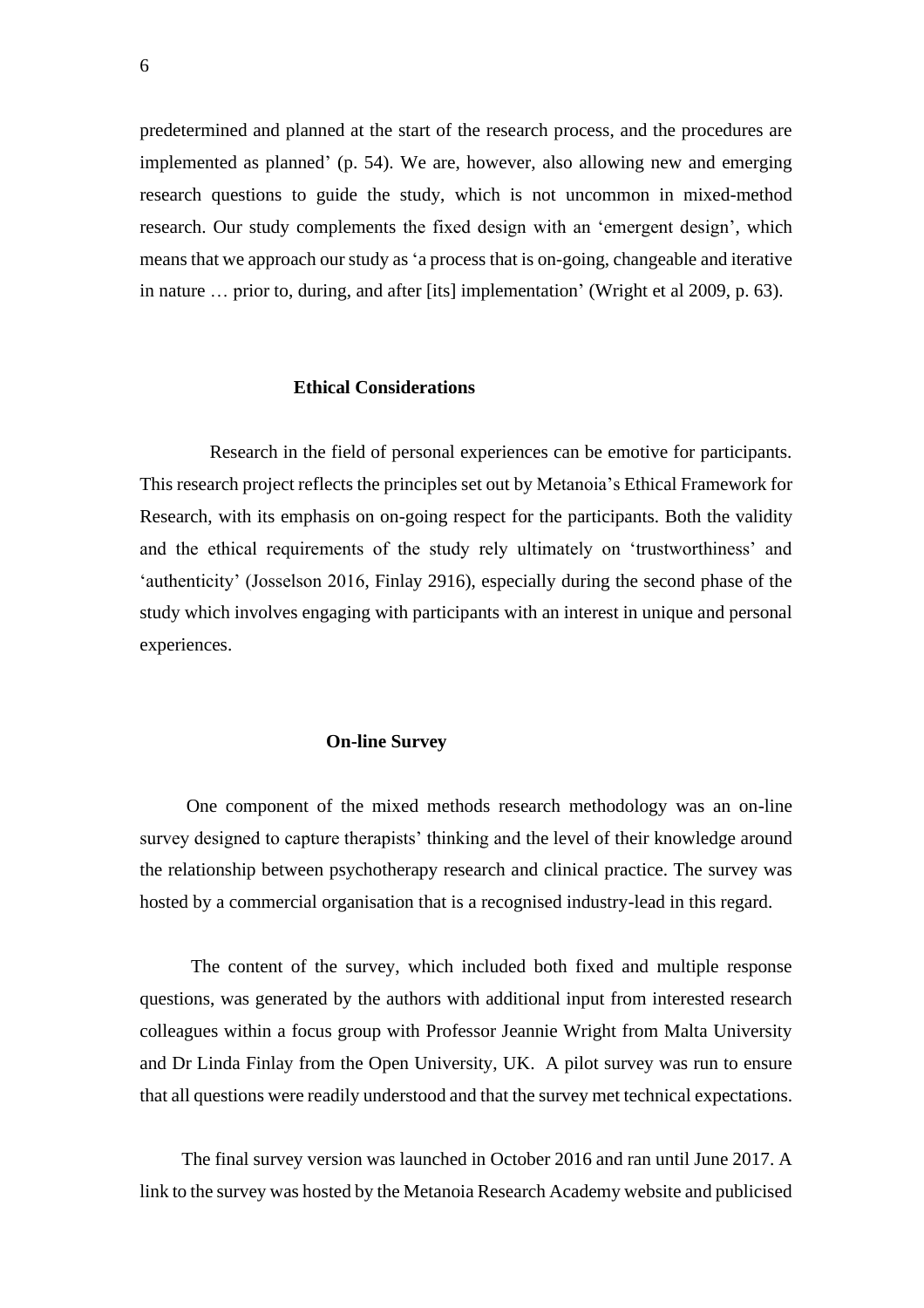to a variety of therapy training institutes, both UK and European, as well as the BACP Research Network. The survey generated a total of 92 responses and also provided further contact details from respondents willing to be contacted for further input including qualitative-based interviews.

#### **Findings**

 The survey contained questions that sought to better understand therapists' perceptions of the relationship between their practice and research. The survey included, for instance, a question about therapists' understanding and use of research in their practice. The responses highlighted variability and ambivalence on the topic. An overview of the data is shown in Figure 1, showing how 26% of participants chose to describe '*every session as a piece of research'*. Other respondents are more cautious; 15% refer to '*a degree of overlap'* between their clinical practice and research, and 16% chose to respond that '*there should be more linkage than there seems to be in reality*'. These replies suggest a sense of the gap between research and practice: 18% responded that '*research could build more on therapy skills'* and 6% chose to refer to their clinical practice and research as widely different with regards to aim and skills.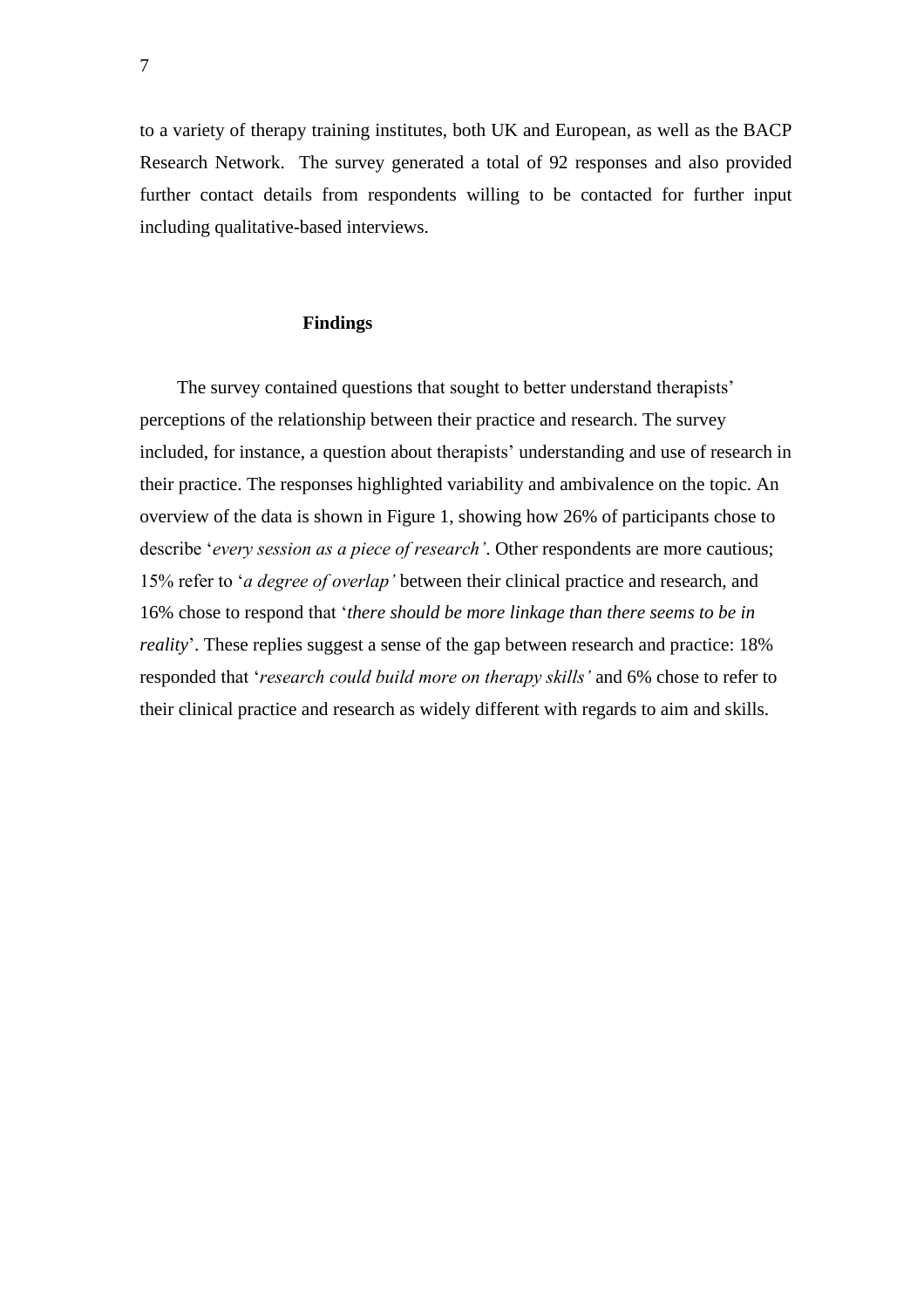

**Figure 1. Perceived linkage between research and clinical practice**

 Respondents were also asked how many hours of formal research training they had received. The replies testify that research, as a professional activity, is currently not promoted as a key component of a psychotherapist's training. For example, as highlighted in figure 2, although 36% reported more than 40 training hours, 20% of respondents had only experienced up to 10 hours of formal research training.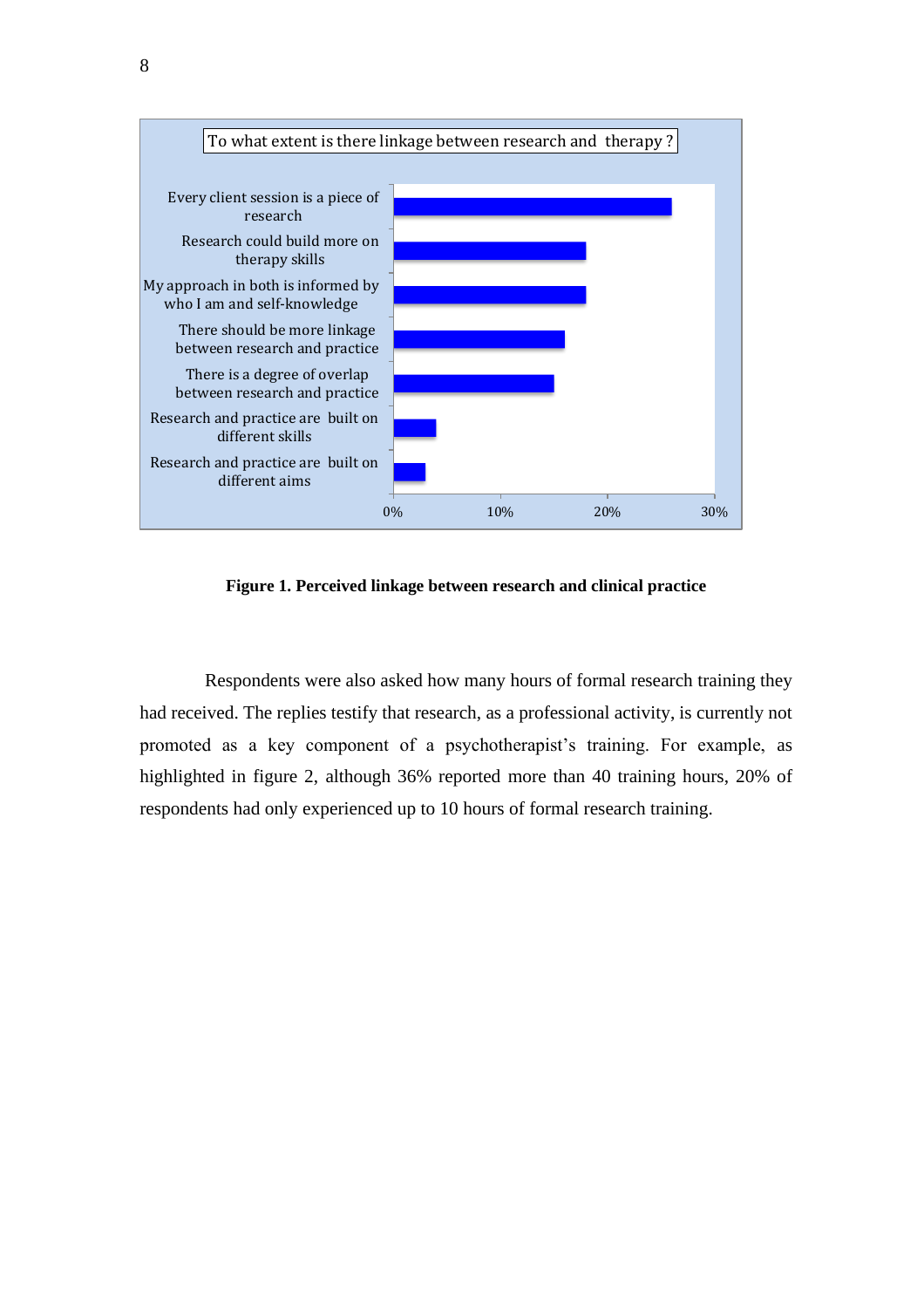

**Figure 2: survey respondents amount of research training.**

A further 13% had between 20 and 30 hours of training. It's hard to imagine that such variability would apply to such formally recognised key activities as supervision and personal therapy.

 Also of interest were responses around what might be termed epistemological considerations, or reflections on how knowledge might be acquired in both research and practice. The survey asked to what extent respondents had reflected on how knowledge might be acquired. Of those with a minimum of research training (i.e. 10 hours or less) only 3% had reflected on how knowledge might be acquired. By contrast, for those with over 40 hours research training this figure was significantly higher at 46%.

 The survey respondents were asked to what extent they felt that colleagues valued their own research (fig. 3). Perhaps the most striking finding was that as many as 42% referred to not being engaged in research, as highlighted in the non-applicable option in Figure (fig. 3) below.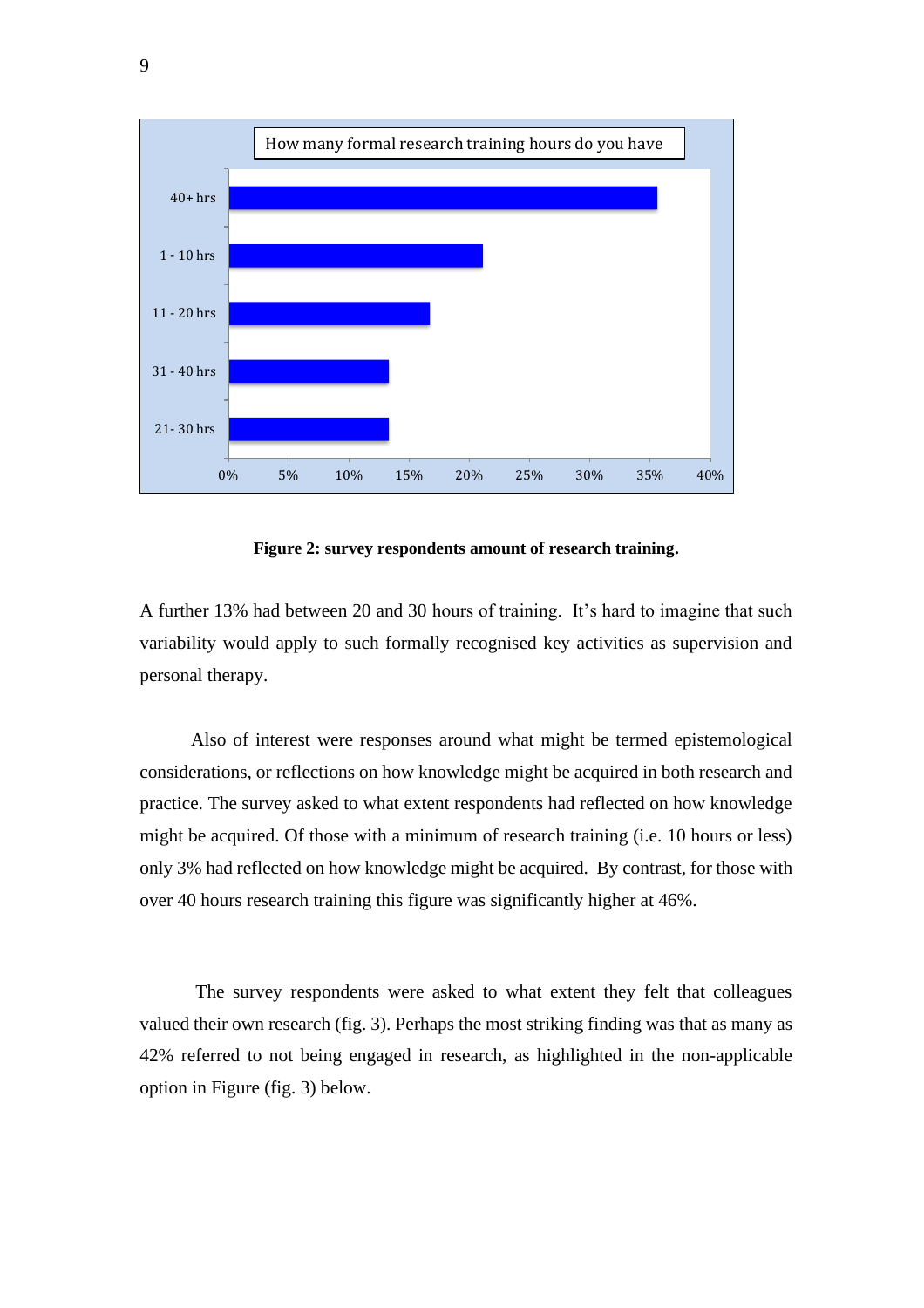

**Figure 3: Survey respondents' description of their colleagues' attitudes to research.**

 Apart from being surprised to find that 42% experienced research as 'notapplicable' to their own situation and role as a therapist, we were disheartened to learn that only 2% described their research as valued 'to a large extent' by colleagues. 31% stated that it was valued by colleagues 'to some extent', and a further 20% replied 'not really'.

# **Interviews**

 The in-depth interviews were conducted to gain a deeper insight into participants' language-based meaning making in the field of therapy research. Our overriding aim was to be guided into individual therapists' ways of organising their experiences surrounding 'research'.

# **Participants**

 We interviewed 9 therapists from the UK (Wales and England), Malta and Sweden, using the qualitative method of narrative-thematic analysis. The participants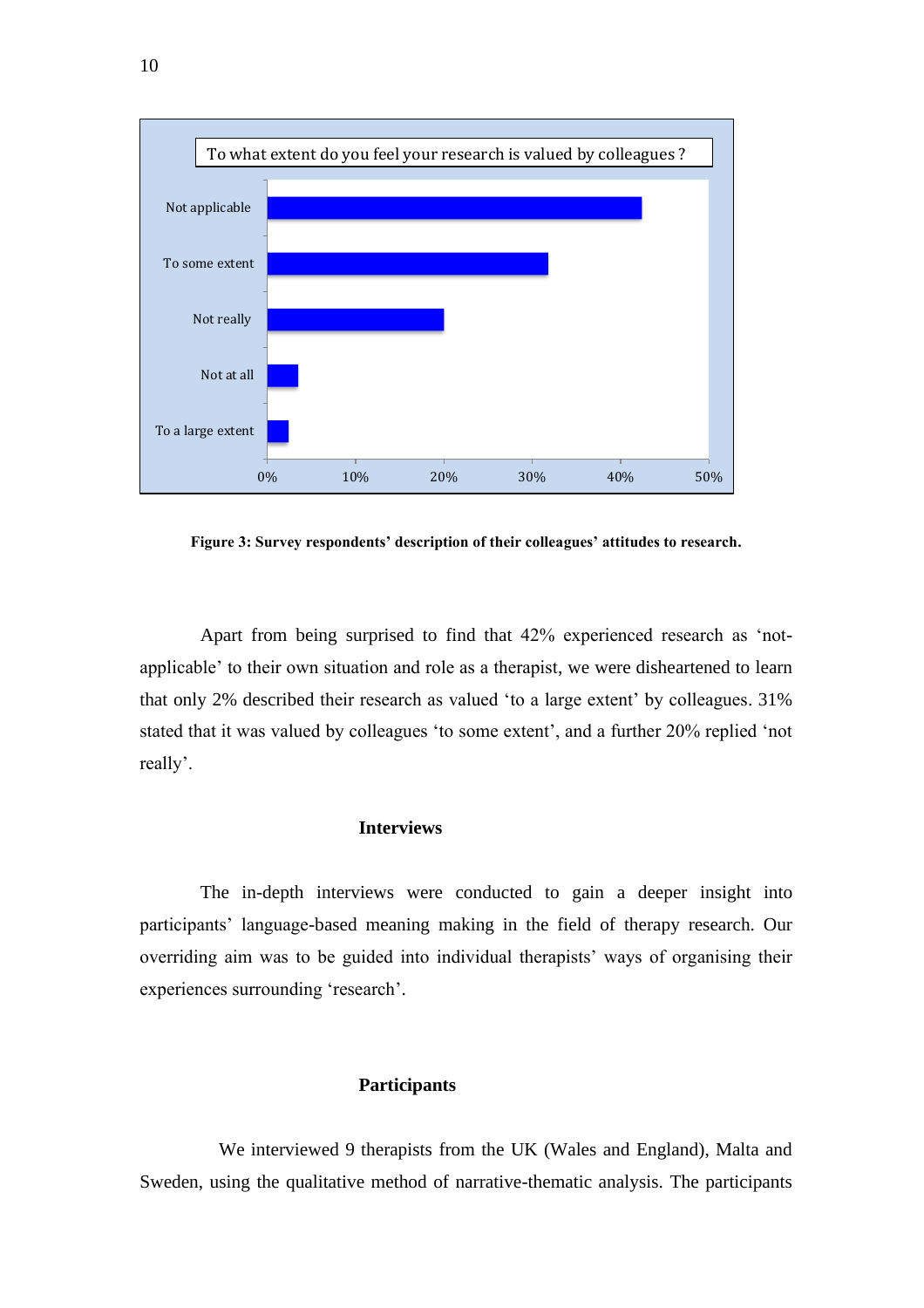included 8 women and 1 man in ages ranging from 40-55. Two participants were still in training and 7 had worked as psychotherapists for between 8 and 20 years. The participants were trained to work within psychoanalytic (1), Systemic (2), Gestalt (2), Integrative (1) Transactional Analytically (2) and Play therapy (1). We have concealed age and time of practice, except from distinguishing between being accredited, in practice and being a trainee.

#### **Narrative-Thematic analysis**

Each interview lasted between  $45 - 60$  minutes, and began with the question:

*'What comes up for you when you hear the word research?'*

Towards the end of the interviews the following question was raised:

*'How do you think that training can prepare psychotherapists for doing research?'*

The interview was inspired by Hollway & Jefferson's (2000) FANI (Free Association Narrative Interview) method, and aimed to be guided by each participant as much as possible. We allowed for silences and transparency which included sometimes stopping to feedback interpretations made during the conversation, for instance by saying *'I'm hearing* ... *am I right in thinking that you mean that?'*. After the interviews, each participant was contacted again with some suggested 'upcoming themes' coupled with an invite to add, delete, expand on these etc.

 When analysing, we approached the interviews in stages. The final presentation has been formatted in nine stages. These were as follows:

• **Stage 1: Verbatim guided by focus on the participant's 'narrative knowing'.** Immediately after an interview we recounted the interview from memory in verbatim. This involved taking note of 'experience-near' (Hollway 2009, Bondi 2013) interpretations, with attention to the participants' 'narrative knowing' coupled with the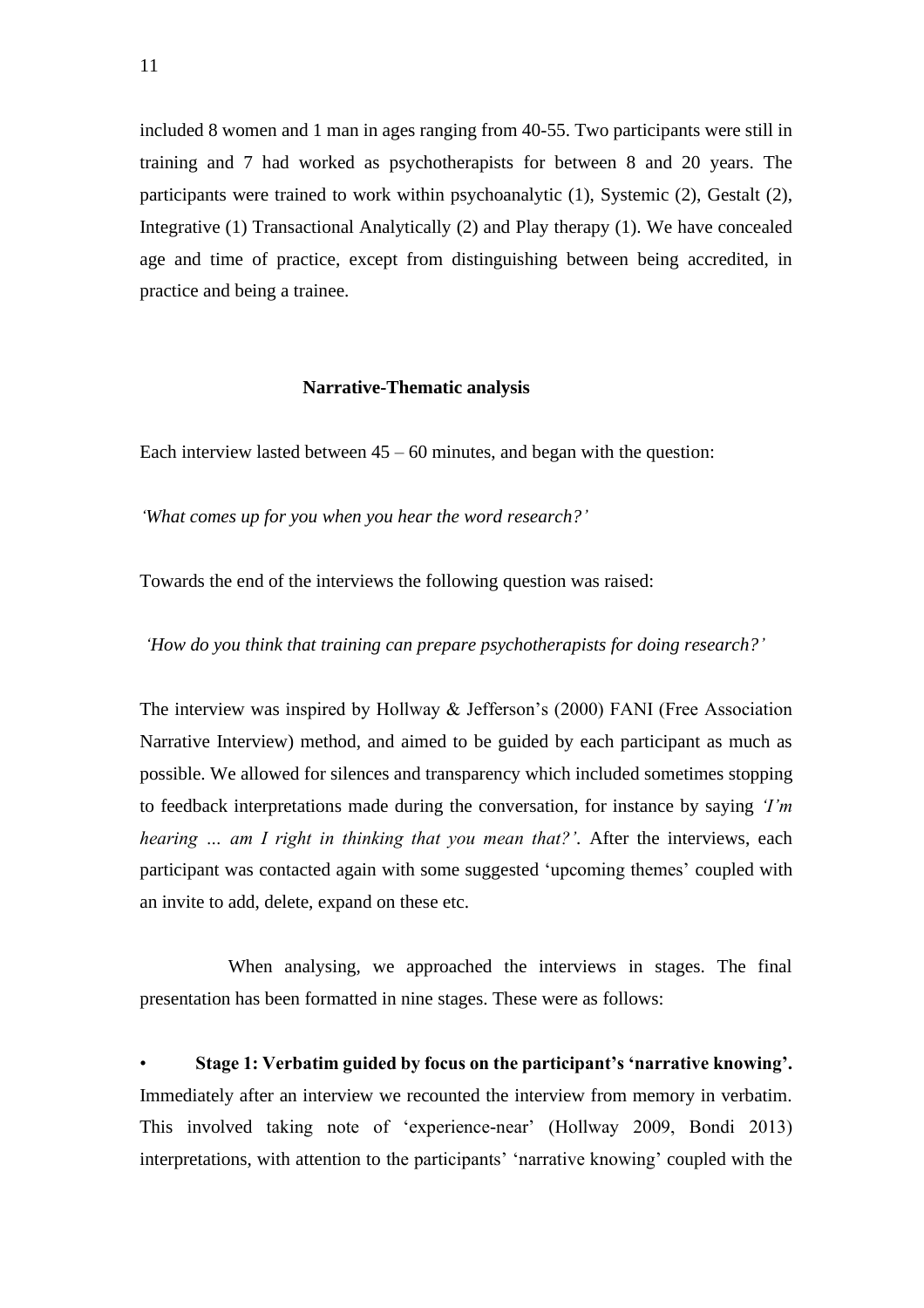interviewer's own embodied, emotional responses, as customary in therapeutic writeups.

 'Narrative knowing' refers to how people 'conceptualize the self by linking diverse events of their lives into unified and understandable wholes through their stories', as Polkinghorne 1988 (p. 91) puts it. He compares narrative research with psychotherapy, suggesting that both focus on the personal and cultural *meanings* of events (rather than on events themselves) and how these meanings are accessible through peoples' stories about themselves and others. Bamberg (1994) highlights 'three levels of narrative positioning', which resonate with our own relational focus, namely:

• how the narrator positions her/himself in relation to others culturally and personally, when telling his/her story about their chosen event (in this case about research in therapy); who is 'good', 'bad', 'right', 'wrong' etc, in the stories?

• how the narrator positions her/himself in relation to an audience/listener(s), when telling; what might for instance the interview situation mean to the participant?

• how the narrator – as the 'protagonist', talks about her/himself for instance in context of their own biography and socio-cultural or professional contexts. Bamberg (in Chase 2005) refers to this point as; 'how the narrators position themselves to themselves' (p.663)

#### **Stage 2: Semantic and latent themes within and across the interviews**

The interviews were transcribed approximately 4-8 weeks after they took place and were now approached within the framework of Thematic Analysis (Braun and Clarke 2006). Like psychotherapy, narrative research (Chase 2005, Riessman 1993, Bamberg 1994, Polkinghorne 1988) distances itself from objectifying, positivist accounts of people. In one of our previous studies (Bager-Charleson, McBeath, Du Plock 2017) we do however expand on a Narrative Thematic exploration (Bager-Charleson, McBeath, Du Plock 2017) as a hybrid of Narrative analysis. Highlighting themes within and across narrative challenges traditional approaches to narrative research which typically values ambiguity. As Riessman (1993) suggests; 'when many narratives are grouped into a similar thematic category' we invariably 'neglect ambiguities' and lose sight of 'deviant responses that don't fit into a typology, the unspoken' (p.3). Our compromise to combine breadth with depth involves sacrifices with regards to the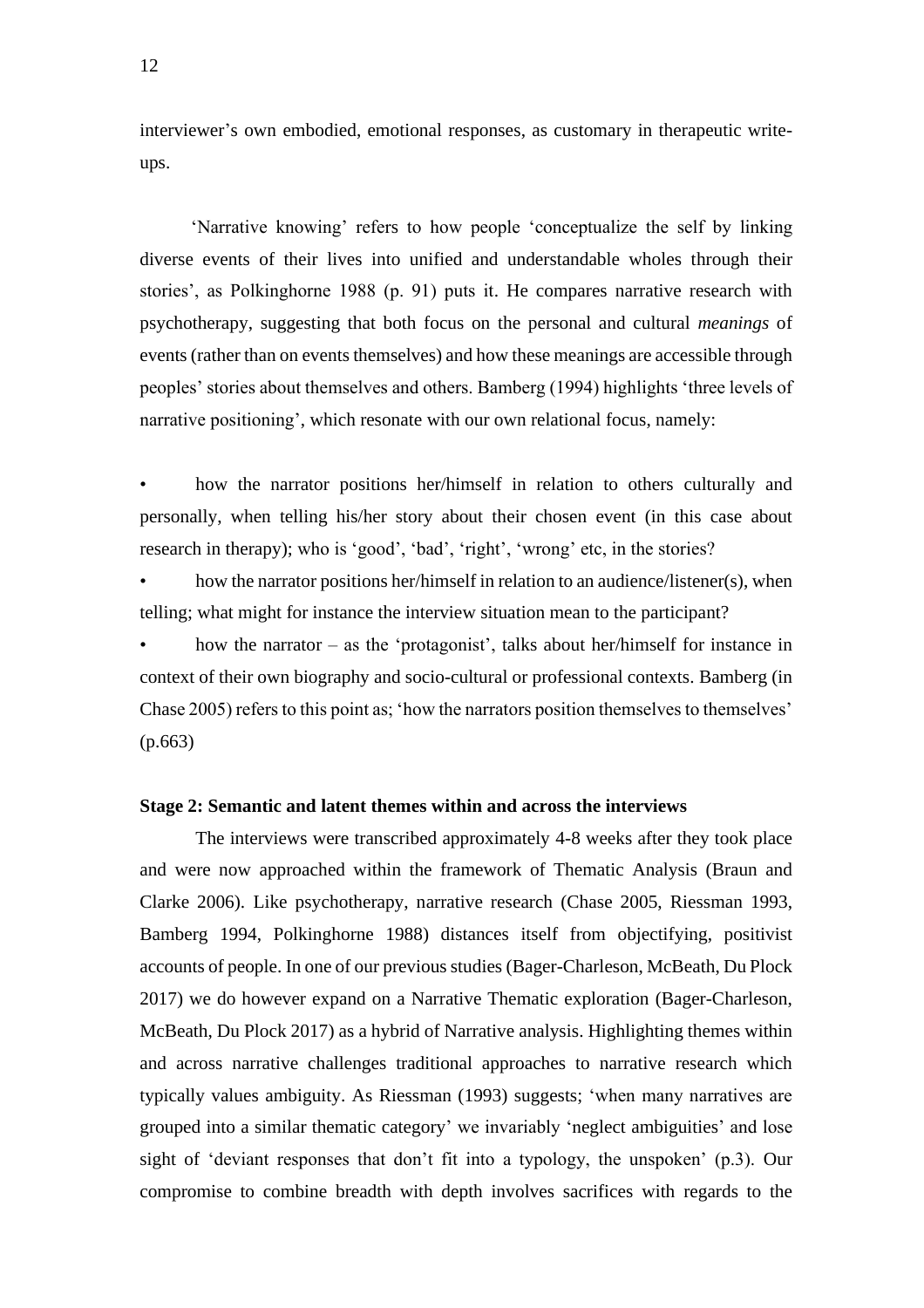richness of ambiguity. To us, the 'themes' helped us to 'push our interpretation along' (Riceour 1981) and provide a narrative which can be communicated in a shorter space than narrative inquiry typically requires (Bager-Charleson 2004). Most importantly, as part of the mixed-methods study, a focus on themes helped us to bridge findings and emergent questions from the survey with key points in the interviews. We wondered if the therapists would chime with survey findings from the survey such as the minimal level of training and the lack of appreciation shown by colleagues. But we also wanted to be open to different and other priorities and experiences. We combined a focus on what Braun and Clarke (2006) describe as 'manifest', semantic or 'question lead' themes with looking for 'latent', e.g. more implicit, unspoken themes which might move the reading 'beyond' what is said. Our reading of the transcripts during this phase came, in short, to be guided by an interest in question-lead and latent 'codes', 'clusters' and overarching 'themes' in ways that Braun & Clarke (2006) suggest in their six-stage approach to thematic analysis, which involved looking for anything and everything which 'stood out' (codes), followed by considering 'clusters' (themes) within and across the transcripts. This process lasted approximately five months.

#### • **Stage 3: Comparing Verbatim with the Thematic transcript readings.**

 The initial 'experience-near' readings based on the verbatim account were then compared and combined with the listening of the recorded interviews again and revisiting the thematic analysis.

#### • **Stage 4: Second reading**.

The sets of readings were forwarded to the second reader (Author 2) who explored the transcripts and suggested themes again, and returned a revised version.

#### • **Stage 5: Synthesising readings, interviews**

A synthesised version took form.

# • **Stage 6: Discussions with the participants**

We forwarded our readings to each participant with an invitation to add, delete and expand on them. Any of the changes were incorporated into the analysis section.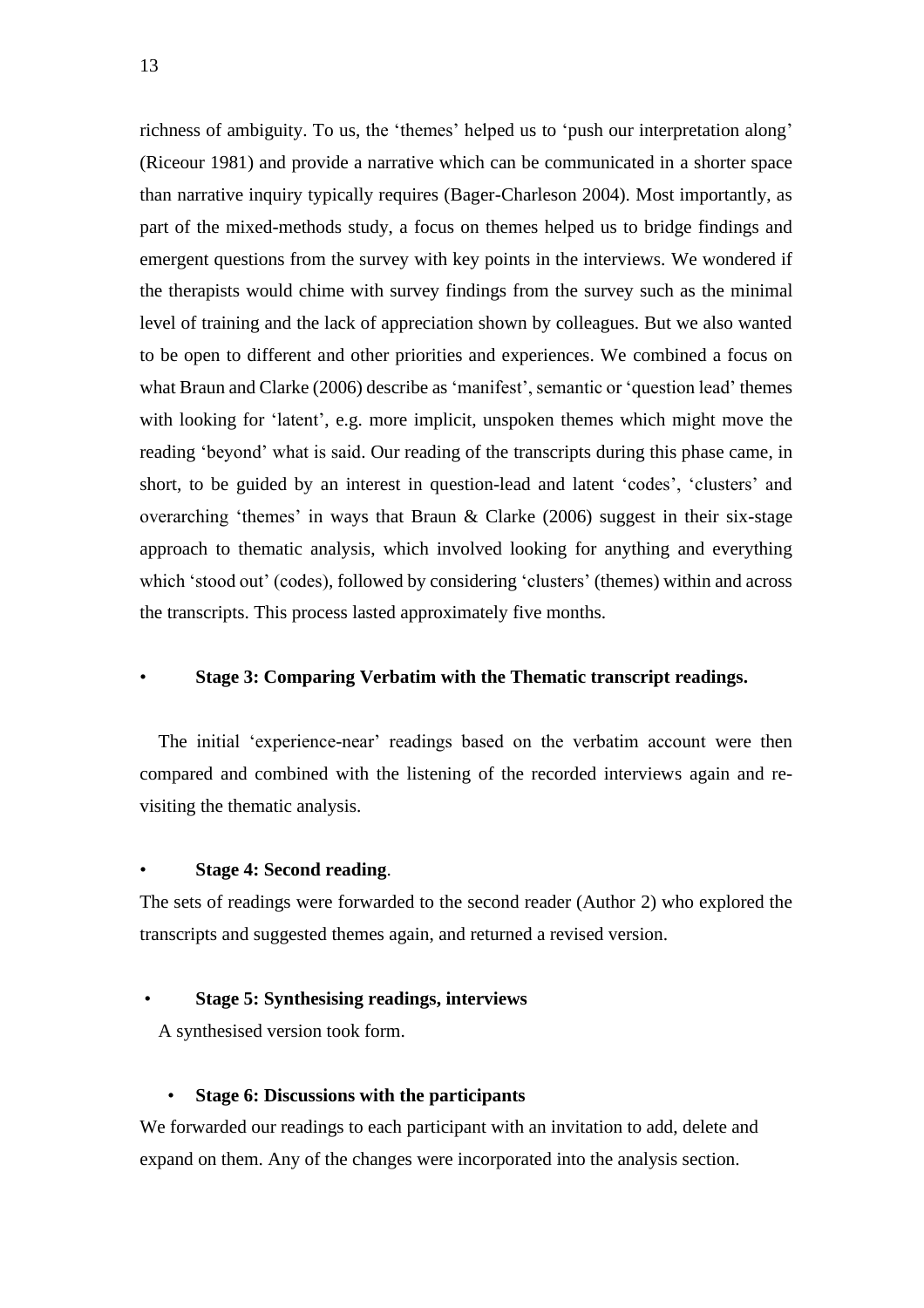# • **Stage 7: Synthesised reading, stage 2**

A new discussion took place within the team over 6-8 weeks where the survey and the interview findings where arranged into a coherent enough write-up (our story) of the study.

#### **Interview Findings: The Homeless Researcher**

 Overall, the interviews proved a rich source of narratives and meaning. At a superordinate level it became quite apparent that many of the stories reflected *frustration, disappointment and even sadness* around the topic of research. There was a sense of homelessness among therapists seeking to engage in research. Some of the narratives that seemed to promote this sense of 'homelessness' will now be discussed.

# **Theme 1: "Experimenting with ideas and then finding new knowledge is fascinating"**

All participants spoke positively and enthusiastically about 'research' in terms of gaining new knowledge on both of a personal and professional level. Some of these responses are highlighted below:

# **Question: What comes up for you when you hear research?**

Jamie is an experienced family therapist who researches for her PhD:

*'All my colleagues are scared of research. I keep telling them that research is the process… the really exciting process about not knowing anything and then finding out. This whole thing about being curious and experiment with ideas, and finding new knowledge… well, I find that absolutely fascinating, brilliant!'*

Rosanne is a Systemic therapist in Malta. She worked earlier as a social worker, which included in-depth research training. She describes research as a significant part of her therapy practice: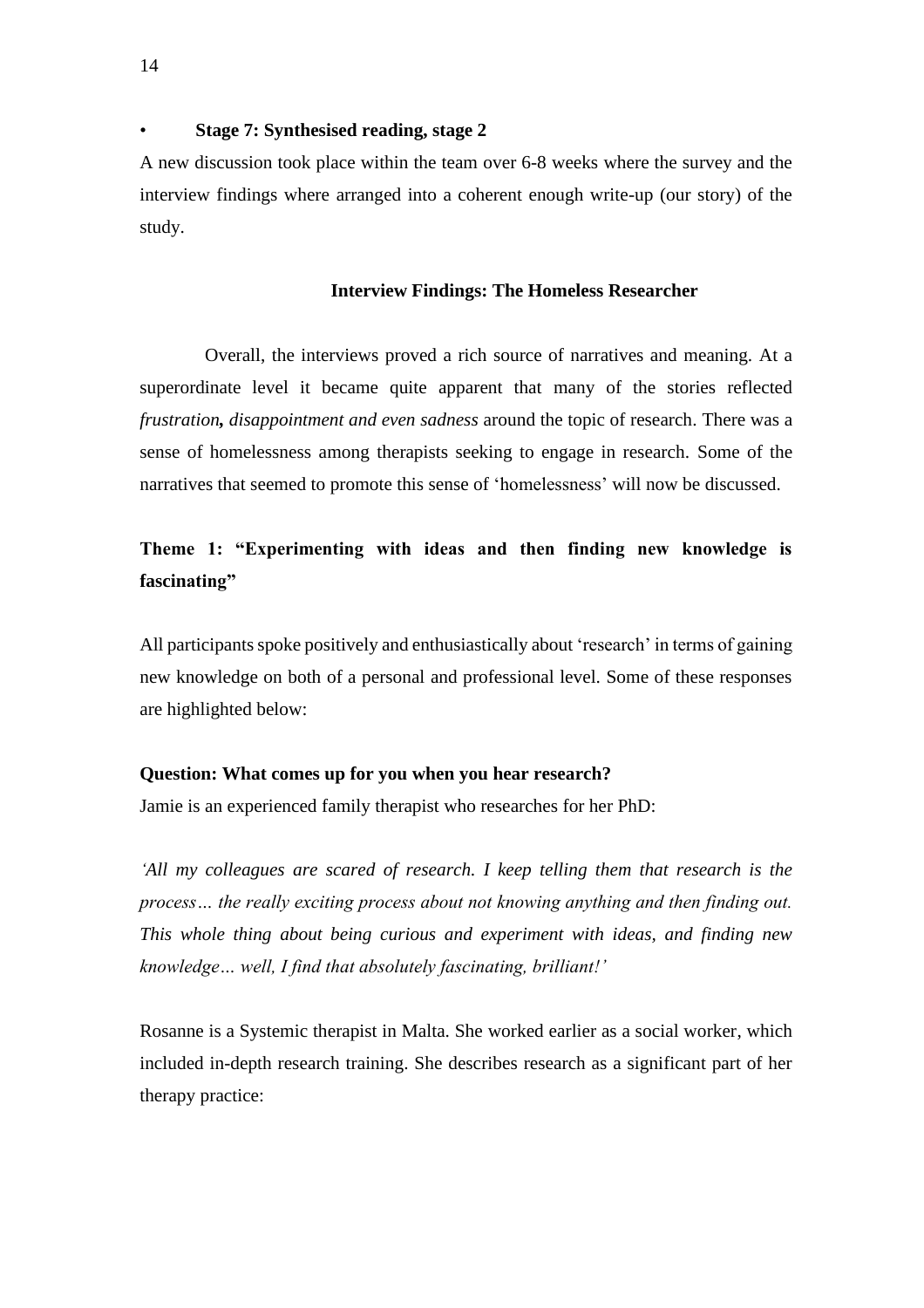*"Research helps me as a psychotherapist to look wider. During one session, we come to find so much knowledge about one person. When I go deeper with research, I can understand the client better without getting lost'.*

Theresa, a play therapist describes research like this:

*"I think about an everlasting lasting 'research mindedness'. For me it's become an enthusiasm for 'finding out' which helps me to understand everything that happens much better. Every new client session leads to new readings, checking out of new facts and data. And every encounter with the data illuminates something new'.*

# **Theme 2: "As a therapist I am feeling homeless with my researcher"**

 Listening to the narrators with these positive research goals in mind, we experienced how 'narrative trajectories' seemed to move *away* from, rather than towards these goals. As the interviews proceeded, we interpreted a sense of what Polkinghorne (1988) and Gergen (1988) describe as protagonists' regressive trajectory towards their goal or 'valued endpoint'. Gergen (1988) offers 'progressive', 'regressive' and 'stable' plotlines to describe the how the narrator may refer to her/himself in the narrative in relation to this goal or valued endpoint. A progressive narrative trajectory typically describes a protagonist moving towards the desired endpoint, whilst a regressive storyline captures her/him moving away from it and a 'stable' trajectory implies no greater changes. Space here will not allow us to engage in each interview with the depth it might deserve. Our sense of therapists moving away from, rather than towards their research goals is highlighted in the interview below with 'Nevine'. She is an experienced Gestalt therapist who works within an IAPT service, specialising on clients from ethnic minorities.

*"I've always loved research. Reading and writing … finding out… it's like breathing for me. I've done research training, and I always spend time on learning extra about my clients. Sure, supervision is important, but we need to learn more, like comparing the PHQ-9 [assessment form] with a phenomenological understanding, and then reading about other clients in similar situations… But when I ask my managerin the NHS about doing more research training – I'd love to do a PhD – she just says "Nevine, you're*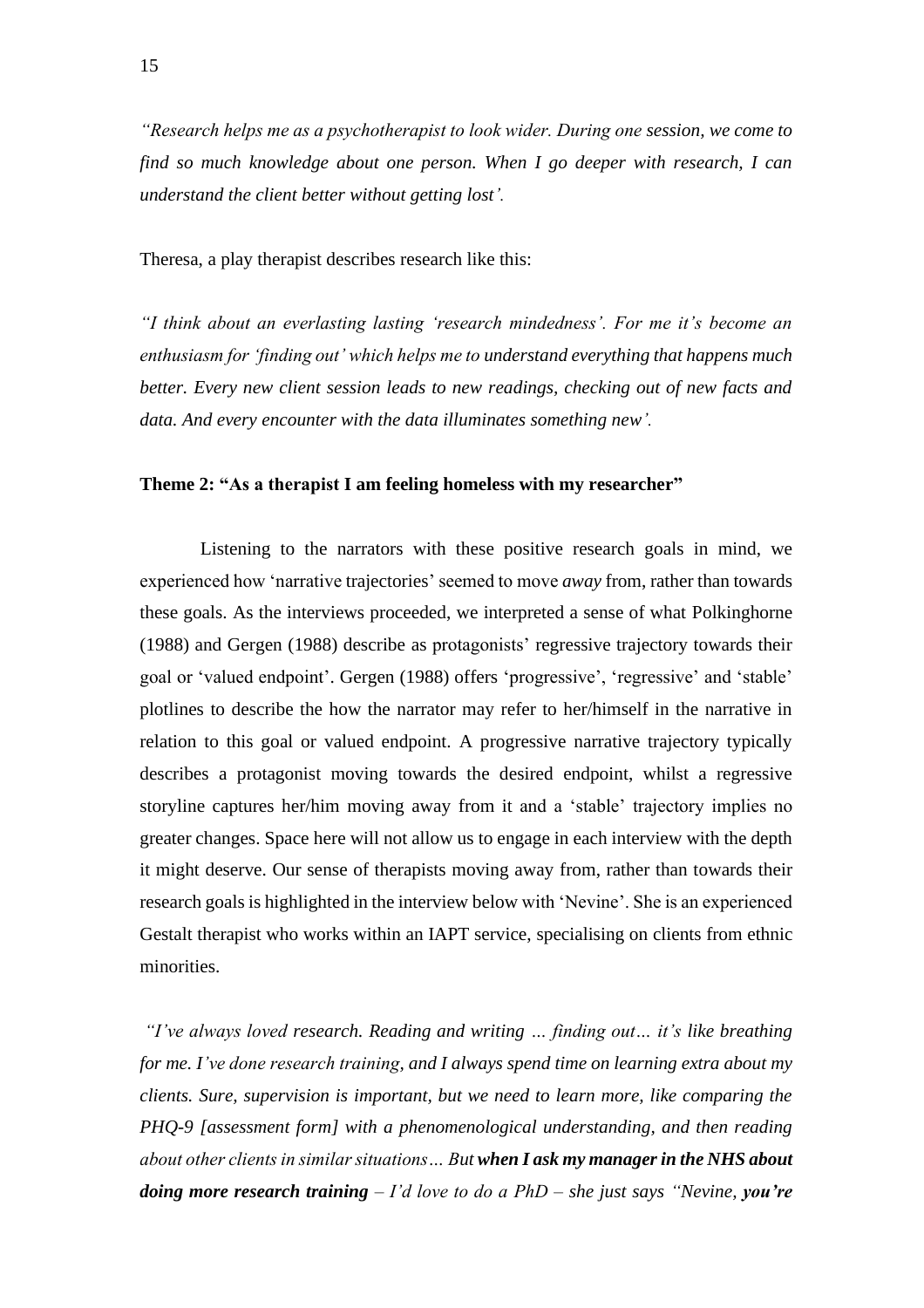# *already overqualified for what you do, you're a counsellor..." She makes me feel that wanting more training is a bad thing, a weakness … escaping from work"*

Nevine's reference to research training as a 'weakness', and escape from rather than asset to work felt significant. It resonated in turn with what other participants described as research being a solitary pursuit for therapists:

# **Theme 3: "Research is a lonely and unsupported process"**

Peter, a psychoanalytic therapist working within the NHS says:

"*When I think of research I associate it with feeling lonely, the largest upset is to not find research which reflects what I work with. Being a psychotherapist can feel like being a second-class citizen in the NHS. Cognitive, neuro, biological, outcome measures – there's a whole bunch of people I can contact and speak to. But I'm not working within those approaches … I struggle with the idea that emotions are measurable, and that I need a scientific practice. We can't work with the mind without thinking about what we mean by the mind … I mean, in the 80s I worked in - well what best would described as asylums, which were quite sickly, immoral and abusive really. Those things, the bigger picture is massively important to me. Of course, we can focus on CORE, I've been employed for years collecting data .... and I've seen how that data piles up, unused and still that's what counts as research".*

Alarmingly, the lack of career opportunities was referred to by others in no uncertain terms. Trainee Anne, has *worked 'for a big research organization and in a UK charity 'for the past 10 years', and 'almost completed the counselling training'.* She had previously worked with HIV patients and family members to raise awareness about research that was 'helpful for the patients'*.* Anne described a sense of resignation with regard to taking her interest in research further. In contrast to the other participants, she expressed an interest in evidence-based research and clinical trials based on her previous work. She expressed surprise over the lack of attention to research in her training; it was *'too little, too late, and more like an exercise in personal development'*. Her therapy training had left her disillusioned with regards to her options to build on her research interest after graduating as a therapist. Anne said: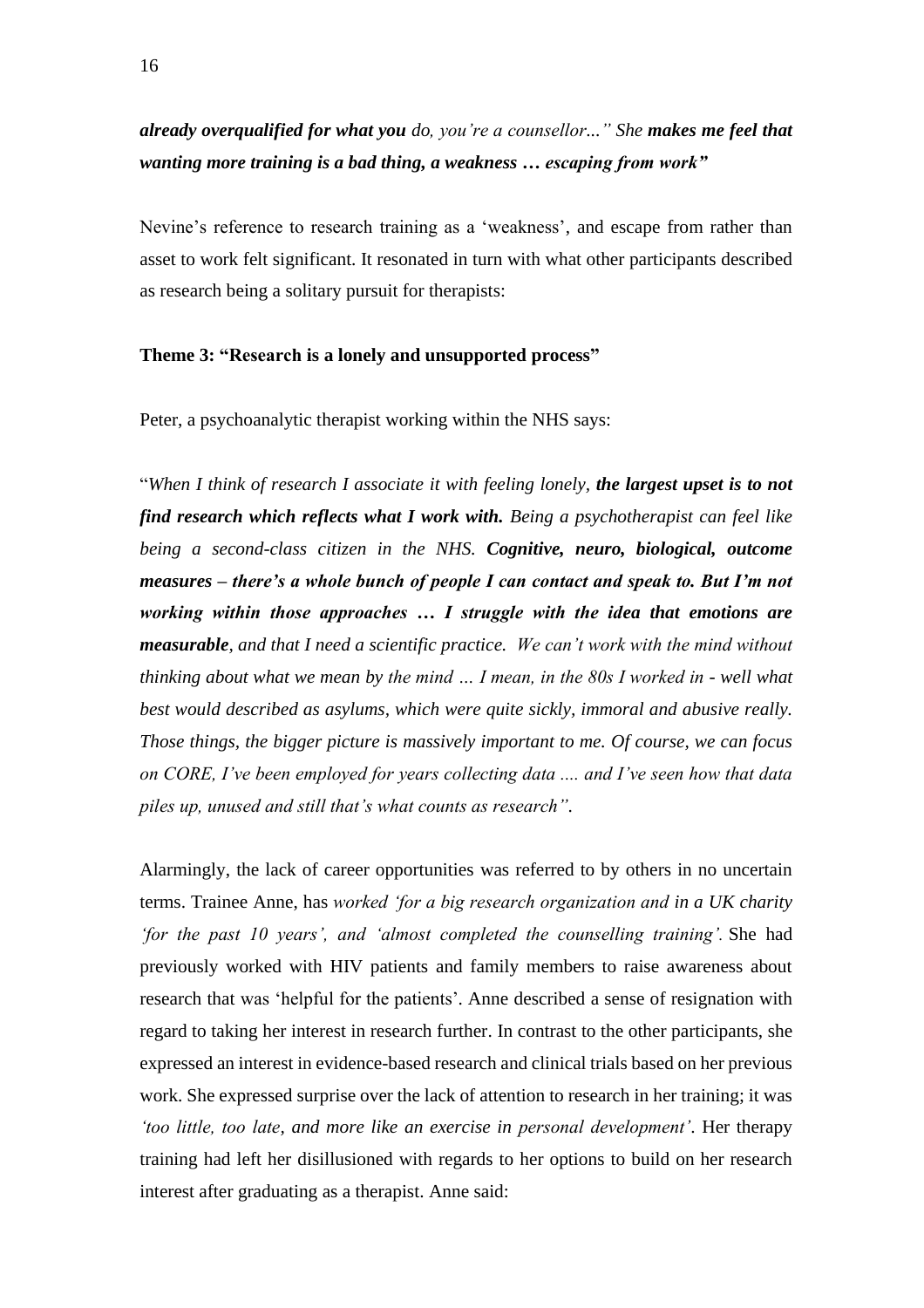*'The scientists and researchers I work with; they know they have a career in research – you get rewarded and promoted. That kind of recognition doesn't exist in therapy'.*

**Theme 4: We need a broader 'structure' for research**

Eva, a Gestalt therapist in Sweden says that

*'we need a broader "structure" for research. I feel frustrated always needing to struggle to explain our theories. I want to do more research, but I want research training which helps us to research the things that we actually work with ... I mean what it's about to be human'.*

Eva echoes with the sense of 'homelessness as a researcher':

*"My training didn't involve much research at all, it was about being experiential and working with embodied processes in therapy. It doesn't fit in with the evidence-based framework. In Sweden right now, everyone thinks that as long as you can measure something it's OK - even though measuring reduces rather than opens up. Measuring won't help us to understand what it's about to be a person, a human."*

The lack of attention on research in early training seemed to leave therapists unprepared for discussions outside their therapeutic communities, which, again, highlighted therapists' professional homelessness as researchers.

### **Theme 5: "Research is too little too late, in clinical training"**

Only two participants spoke in positive terms about their research training, and interestingly both had undertaken research training elsewhere as part of their social work degree before therapy training. The others expressed a feeling of 'too little too late':

Anne is a trainee at the end of her Integrative training. She refers to the research training as poorly-timed; the research units felt like unwanted 'add-ons' at a busy period of the training: *'There was a gap before we started with research. I came from a medical background and had looked forward to the research, but the timing made it feel like a burden alongside the other projects we needed to do. Most people on my course don't*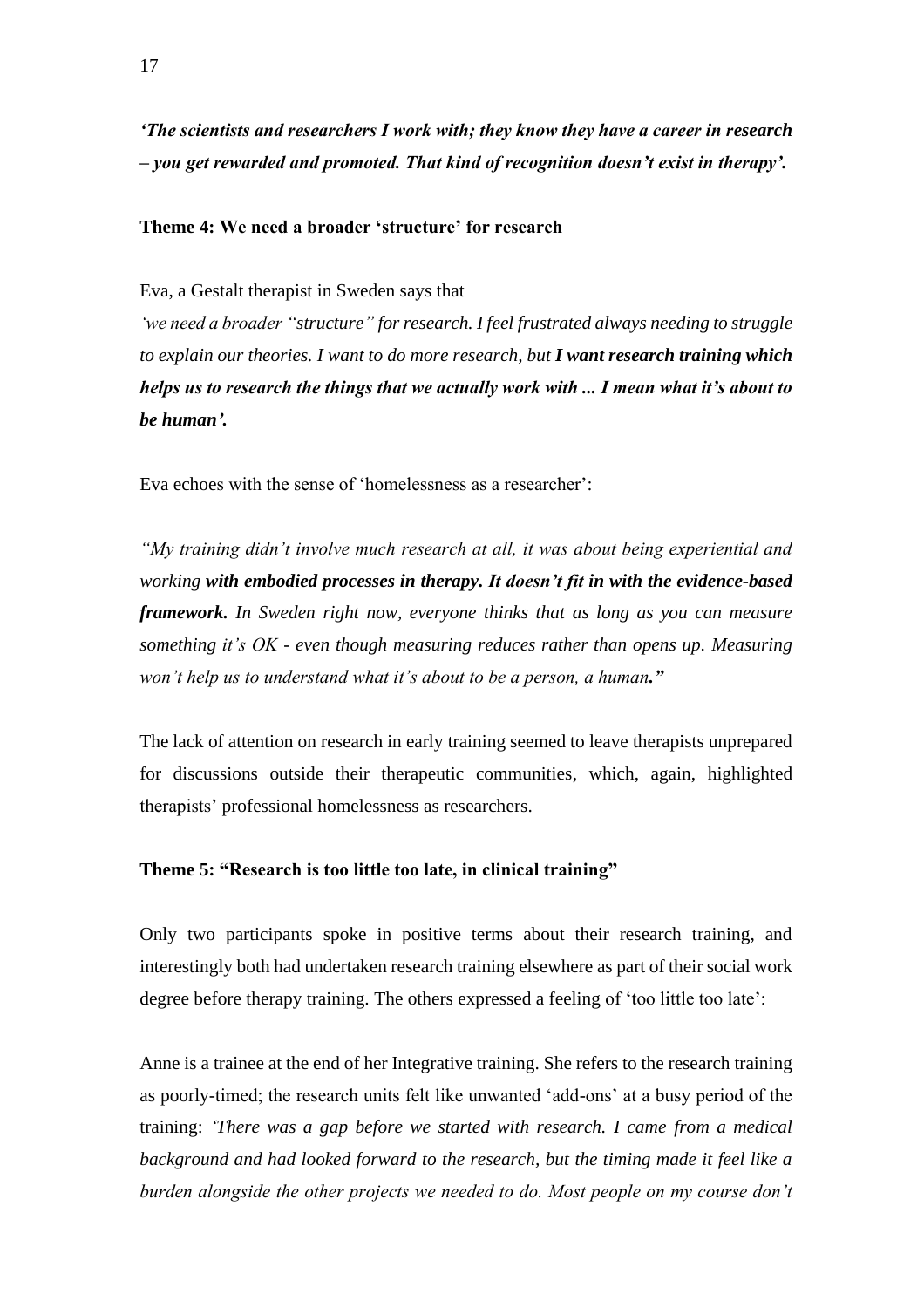*know anything about research. It's an uphill struggle to make people believe that more research will be beneficial, I don't know why it has to be like that in therapy.'*

#### **Theme 6: 'Therapy happens beyond words - communicating that is difficult'**

Several participants emphasised an interest in finding knowledge that related to a therapeutic practice which, as one therapist said 'happened beyond words'. Rebecca is a senior lecturer who described her research training as rigorous; she had undertaken a PhD which included both quantitative and qualitative research. Again however, there was a sense of her moving away from rather than towards her valued end-point in terms of research interest. She referred to a 'too narrow ethical system' for therapists with knowledge to contribute in a field like play therapy as these are areas in which much of the work 'happens beyond words':

*"I worked with a researcher in the States around a study about play therapy. So much is communicated beyond words for us play therapists, and we developed a videorecorded research study to learn more about that. We had come so far, worked so hard … but didn't get clearance. I'm not sure I'll recover after that. The ethical system is not designed to research those kind of unspoken things that are so fundamental for us".* 

Rebecca's experiences overlap with Eva's, and Peter's previously-expressed 'homelessness' for their research*. 'I work existentially, phenomenologically and psychodynamically - but all research at my work is about measuring",* as Peter put it. He also spoke about 'the bigger picture' and the value of an ongoing critical review of psychotherapy from a social constructionist perspective, stressing that 'the mind is more than a brain'. Returning to the survey, we found a similar emphasis on the relational as a valued epistemic positioning in practice (fig. 4). Only 7 % described a 'rational mind' and 'objective' reasoning as the basis of their learning as therapists. When asked 'how did you learn to become a therapist?' 22% described being 'open to the unspoken' (22%) as a primary source of learning, 24% referred to 'accepting not knowing', 14% answered 'comfortable with ambivalence' and 28% replied 'being sensitive to the relationship'.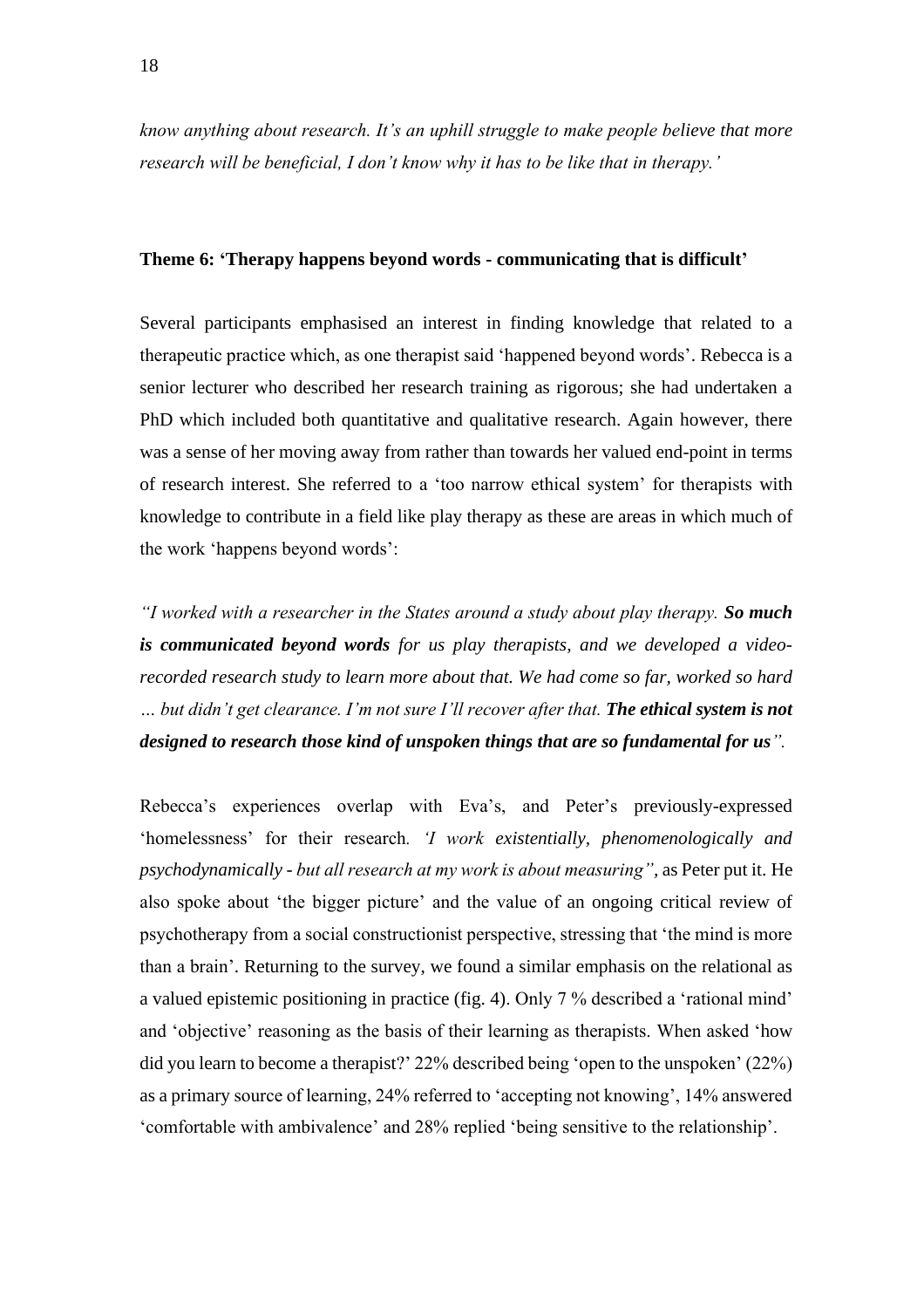

**Figure 4: Survey respondents' description of how they learned to become therapists.**

With the findings emphasising relational sensitivity, ambivalence, openness to 'notknowing' etc., it was not surprising to find a similar (real or imagined) anti-evidencebased research stance in both the survey and the interviews. RCT research was met with the lowest degree of interest (fig 5), with narrative research and case study research generating the highest response.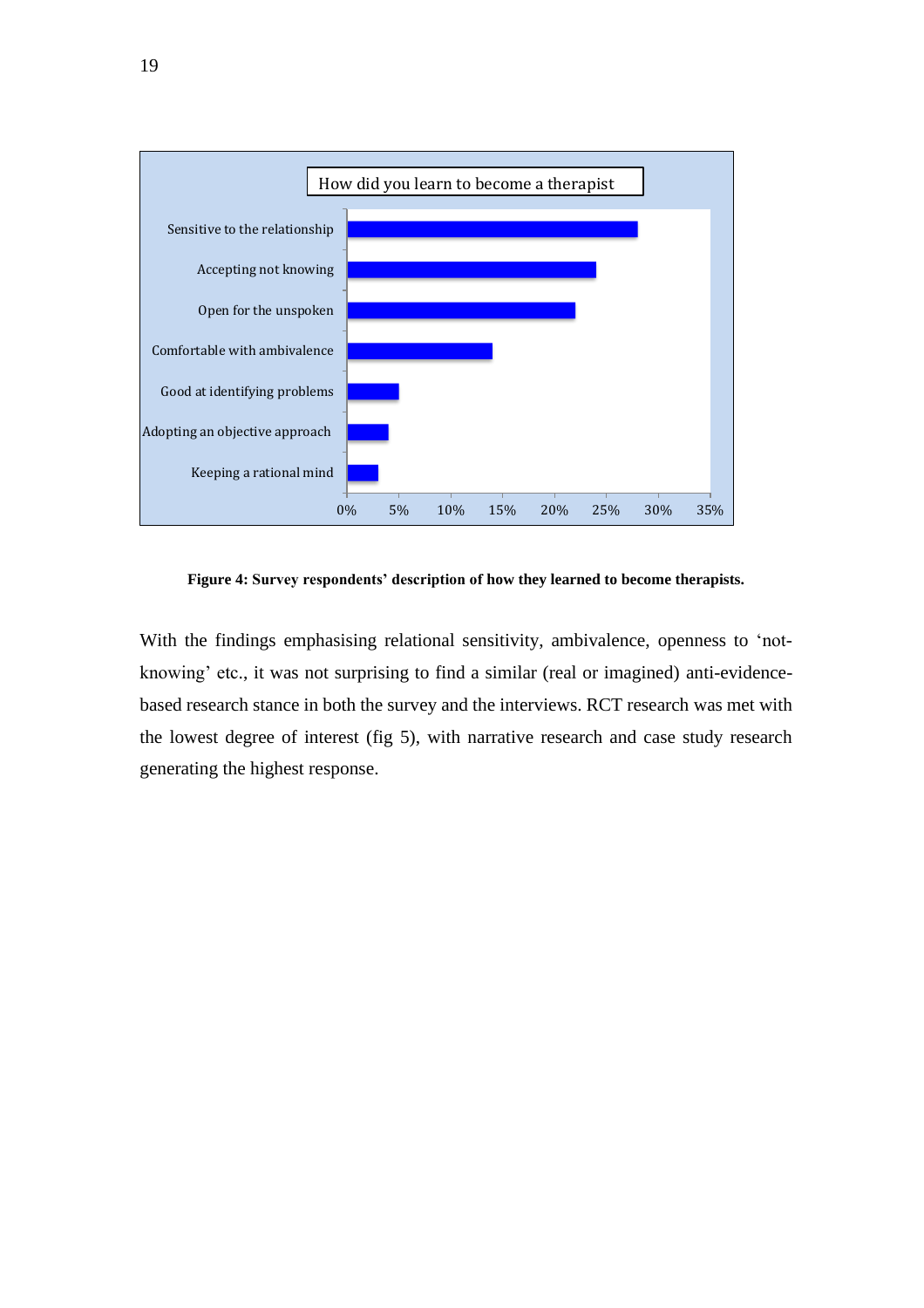

**Figure 5: Survey respondents' description of which research strategy they most interests them.**

Some spoke about finding compromises.

The previously-mentioned PhD student, Jamie, enjoyed doing research but echoed the same feelings of loneliness, lack of support and the restricted frameworks in which research is construed that others had voiced. Jamie suggested that research could be incorporated into a 'mentoring or an apprentice system', with parallels to the placement, in which research and clinical skills can develop in tandem:

*'Mentoring… we need [to be] better mentored in research training, maybe some kind of apprentice system. You need more support – like in placement for our therapy skills. It's a flaw in the training that you're so much on your own, dealing with dead ends, worrying'*

## **Concluding reflections**.

The mixed method approach outlined in this paper has confirmed that there is a tenuous relationship between research and clinical practice within the psychotherapy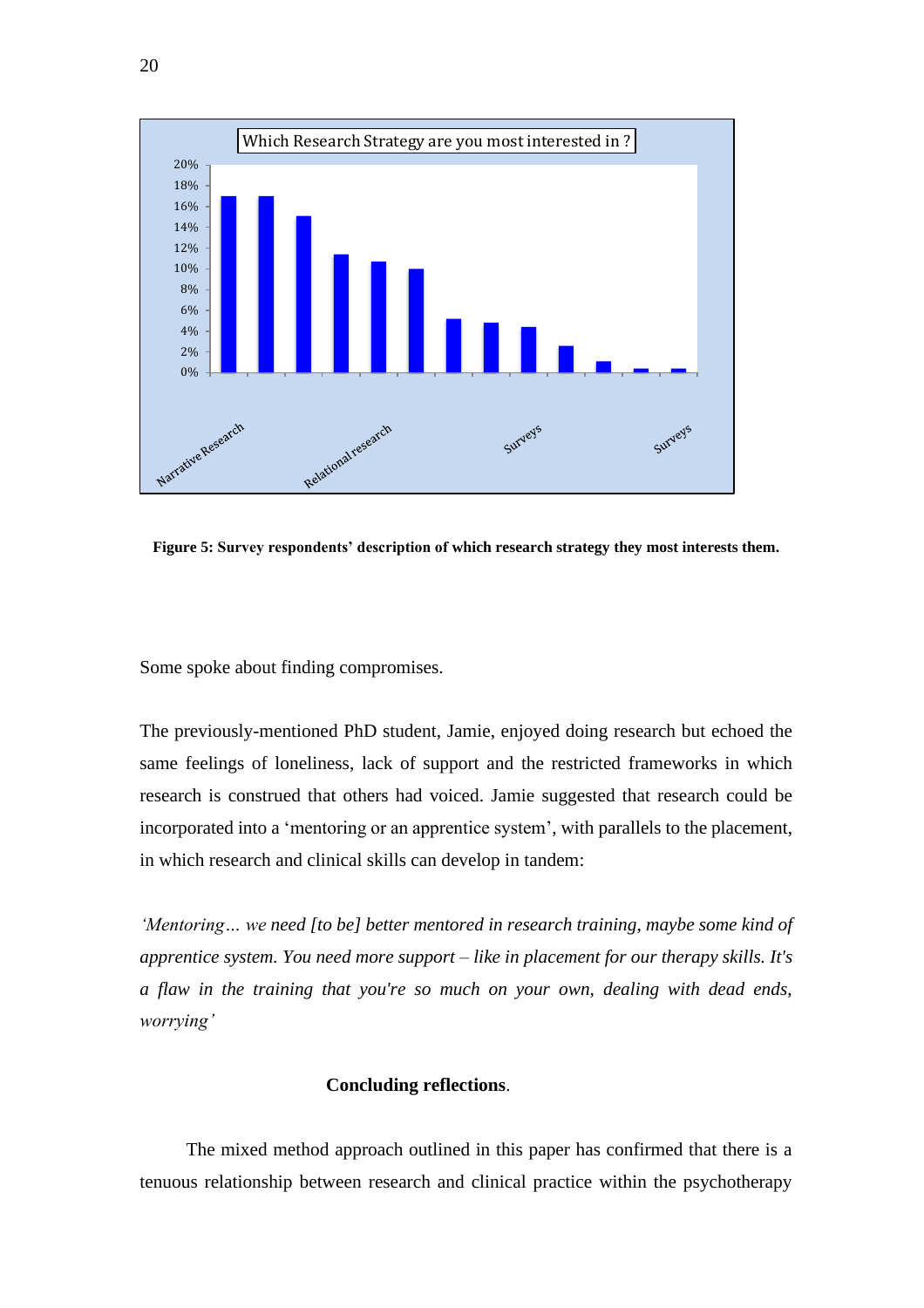profession and that much is needed to drive acceptance of a modern and relevant standard for the acquisition of research knowledge. The study raises questions about the extent to which preparative training, with its registration with appropriate professional membership organisations, includes theory and epistemological considerations as a natural component of therapeutic knowledge. One participant, Anne, who was in ongoing training still described her research training as 'too little, too late'. Both the survey and the interviews suggested a sense of 'homelessness' for researchers in the field of therapy. The trainee, Anne, said: '*The scientists and researchers I work with; they know they have a career in research – you get rewarded and promoted. That kind of recognition doesn't exist in therapy'*.

 One problem seemed to be the sense of discrepancy between 'research' and clinical practice which was described; *'I work existentially, phenomenologically and psychodynamically - but all research at my work is about measuring',* as one therapist put it. '*Most of our therapy work happens beyond words',* said another. This resonated with the survey respondents' reasoning around their epistemological positioning as therapists. When asked 'how did you learn to become therapist?' the dominating sources of learning where identified as being 'open for the unspoken' (22%), 'accepting not knowing' (24%), becoming 'comfortable with ambivalence' (14%) and being 'sensitive to the relationship' (28%). This epistemological focus remained consistent with what both the survey and the interviews described in terms of a 'favoured research strategy', in which narrative research and case study research were rated highest, and RCT generated the lowest interests amongst therapists. However, the aforementioned Anne had entered her therapy training with an interest in evidence-based research and clinical trials. She echoed with others in that research training being 'too little, too late' on the clinical training programmes, and expressed disappointment in noticing career options as a therapy-researcher limited compared to colleagues with a scientific background.

 Not feeling valued as a researcher was, regretfully, a reoccurring theme; our survey suggested that amongst the research active, only 2% answered that their research as valued 'to a large extent' by colleagues. With parallels to our earlier study (Bager-Charleson, McBeath & du Plock et al 2018a) research active therapists chose to keep their research interests to themselves; one therapist described being actively discouraged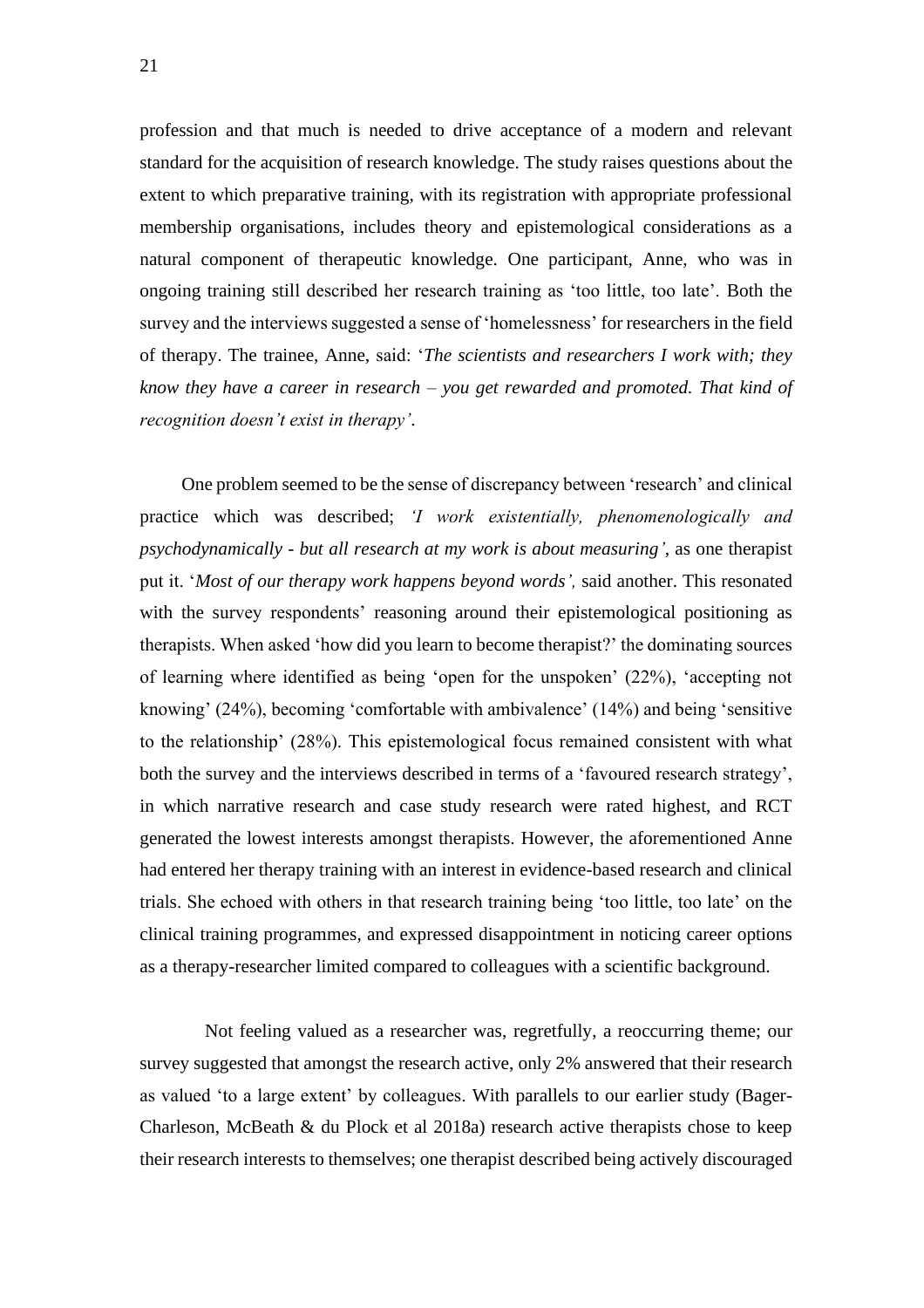at work from making herself 'overqualified' for her role as a counsellor. Another described said 'all my colleagues are scared of research'.

 The findings suggest that more systematic efforts are required to understand and foster psychotherapists' engagement in research activities. One therapist suggested 'an apprentice system, like in our placement'. A stronger, more cohesive research community could provide a broad framework for practitioners to develop their research skills and sense of research identity. To meet the increased requirements of a research supported practice, we agree that a placement system where research skills can develop parallel to clinical skills could both signal support for research and create opportunities to re-construe and expand our framework for 'research'.

#### **Limitations and area of further studies**

 Many therapists construed an evidence-based discourse as a threat or a nuisance, referring to its failure to address, inform or capture the complexities of the therapeutic encounter. When asking about the primary sources of learning for therapy, listening 'beyond the words' was prioritised as 'knowledge'. Would the availability of a more diverse range of research approaches act as a facilitating factor? Might more time to research in clinical training help dispel stereotypes and open the possibility for more developments within both qualitative and quantitative research? The study leaves many questions unanswered, and some even unexplored. Recent studies (Silberschatz, 2017) suggest an increased emphasis on development of case-specific research, such as case study research within psychotherapy. This development, with its potential to combine different research approaches and embrace both complexity and messiness of life with accessible research formats, would have been interesting to explore in more depth,. Another interesting avenue for further studies would be to explore the potential of an 'apprentice' or placement system during clinical training in which a researcher forms a natural part. It is possible that this could be combined with a study into case-study research.

 A limitation of this study might be that the authors hold a published interest in reflexive research, which may have attracted responders with a special interest in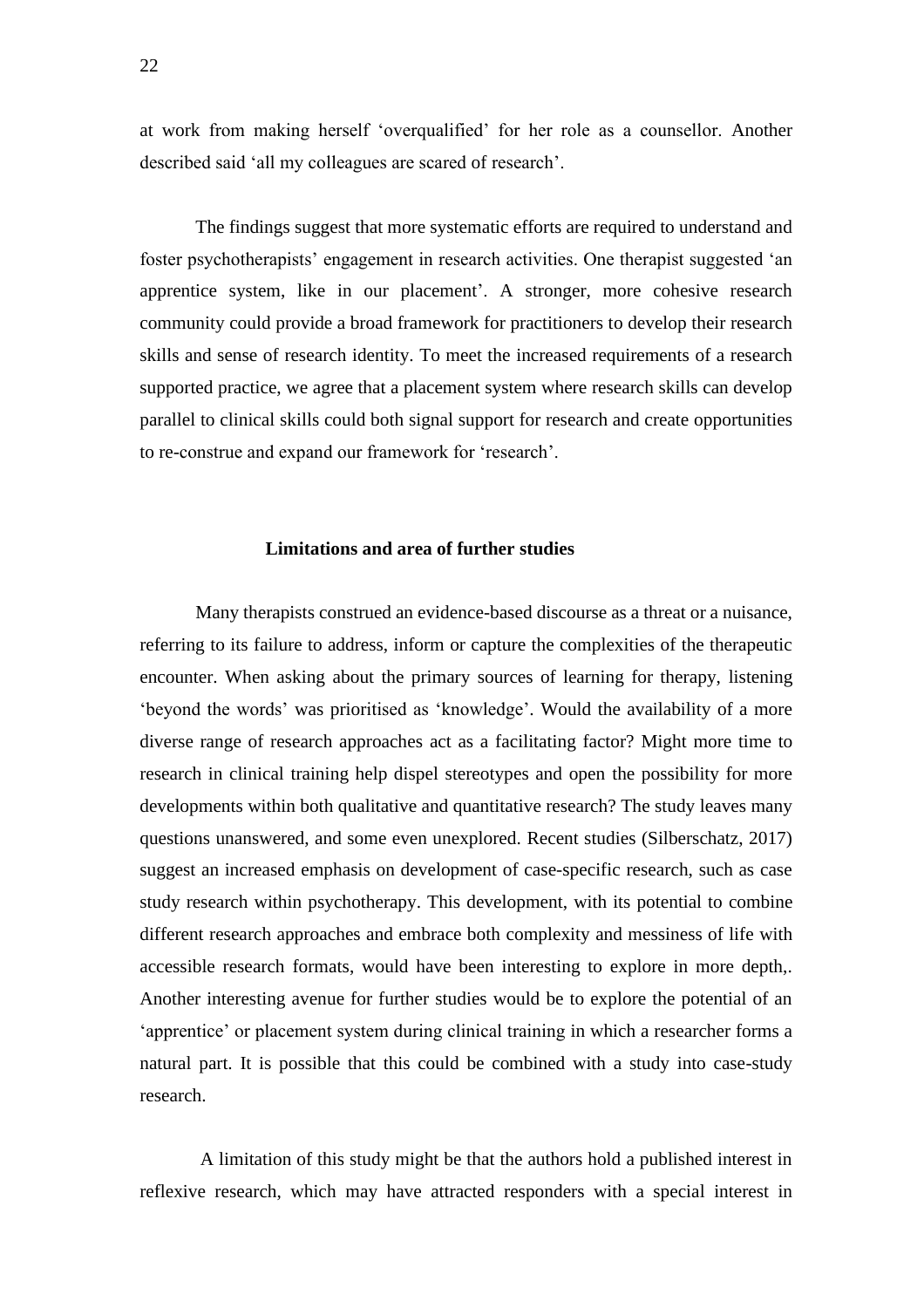qualitative research. Further interesting lines of enquiry would be to explore therapists, like the trainee Anne, who describe themselves as comfortable within the evidence-based framework. How might this interest be nourished; and what might be gained, lost or developed in terms of developed links between practice and research?

 The overarching question raised – and left unanswered – revolves around how to make research a natural part of clinical training, the placement system and professional validation for therapists with more available career opportunities. It would, as suggested, seem beneficial to conduct further research into how therapists can feel rewarded for doing research.

#### **References**

Bager-Charleson, S. (2004) Parents' school? Narrative Research (Case study) About Parental Involvement in School. Lund: Studentlitteratur

Bager-Charleson, S. (2014). Practice-based research in therapy – a reflexive approach. London, UK: Sage.

Bager-Charleson, S. (2015). Relational reflexivity in therapy-based research. In S. Goss and C. Stevens (Eds.), Making research matter (pp. 58-71). London, UK: Routledge.

Bager-Charleson, S. (2016). A creative and effective use of self in research. Guest editor of Issue 62, Spring 2016. UKCP. The Psychotherapist Journal.

Bager-Charleson, S (2017) Countertransference in Research. In Valerio, P. *Countertransference and Beyond*. London: Routledge

Bager-Charleson, S. & Kasap, Z. (2017) Embodied situatedness and emotional entanglement in research – An autoethnographic hybrid inquiry into the experience of doing data analysis. Journal for Counselling and Psychotherapy Research. Volume 17, Issue 3, September 2017, pp 190-200

Bager-Charleson, S., Du Plock, S., & McBeath, A. ( ). Therapists Have a lot to Add to the Field of Research, but Many Don't Make it There: A Narrative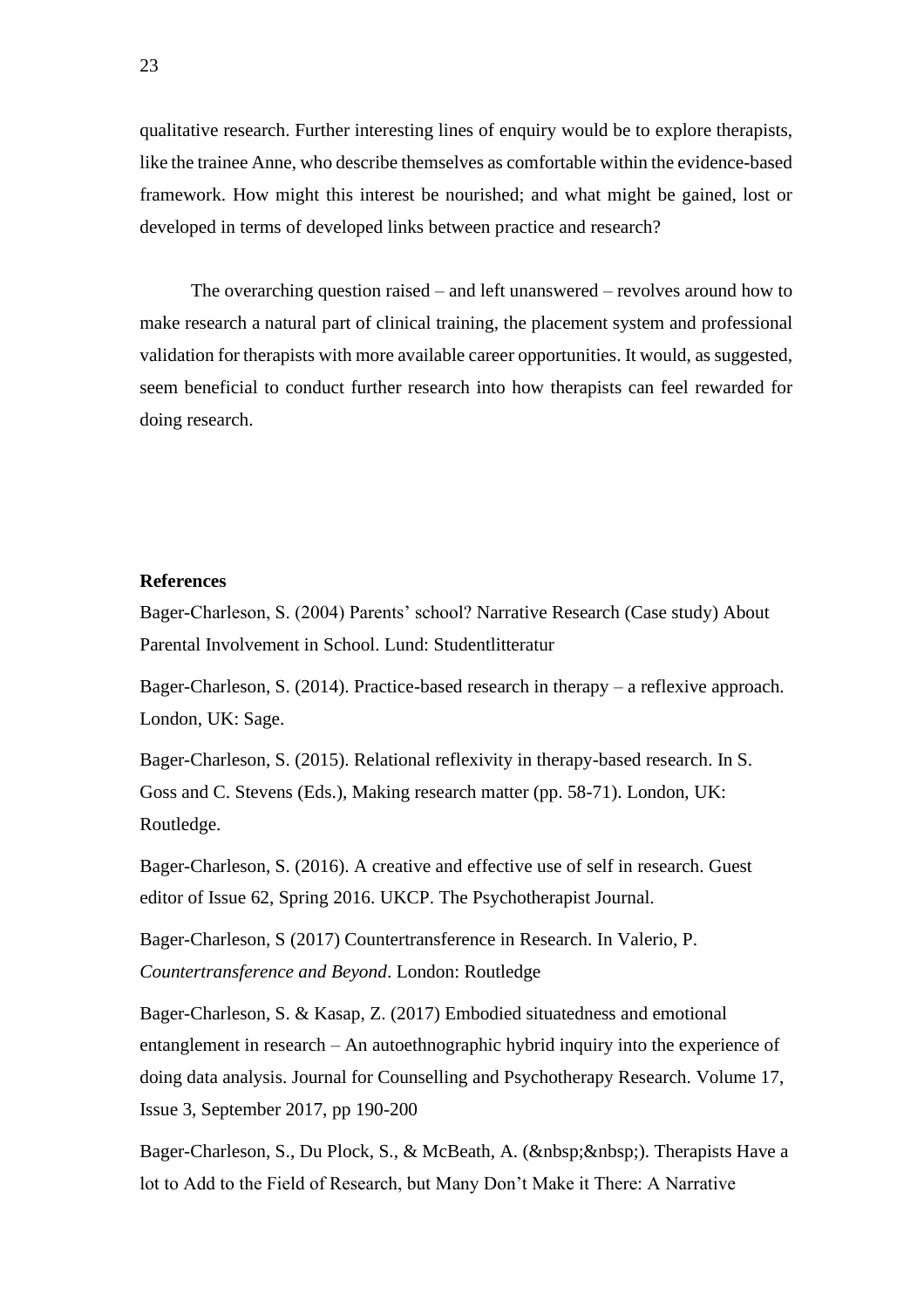Thematic Inquiry into Counsellors' and Psychotherapists' Embodied Engagement with

Research. Language and Psychoanalysis, 7(1), 1-18.

[https://doi.org/https://doi.org/10.7565/landp.v7i1.1580](https://doi.org/https:/doi.org/10.7565/landp.v7i1.1580)

Bamberg, M. (2003). Positioning between structure and performance. Journal of Narrative and Life History, 7, 335-342.

Bondi, L. (2013) Research and Therapy Generating Meaning and Feeling Gaps Qualitative Inquiry January 2013 vol. 19 no. 1 9-19

Bondi, L. & Fewell, J. (2016) Practitioner research in counselling and psychotherapy. The power of examples. London: Macmillan Palgrave

Braun, V., & Clarke, V. (2006). Using thematic analysis in psychology. Qualitative Research in Psychology, 3, 177-101

Bryman, A. (2001). Social research methods. Oxford, UK: Oxford University Press.

Beutler, L.E; Williams, R.E. Wakefield, P.J & Entwistle, S.R. (1995). Bridging scientist and practitioner perspectives in clinical psychology. American Psychologist, 50, 984–994

Chase, S. E. (2005). Narrative inquiry: Multiple lenses, approaches and voices. In N. K. Denzin & Y. S. Lincoln (Eds.), The Sage handbook of qualitative research (3rd Edition) (pp. 651-679). Thousand Oaks, CA: Sage Publications.

Corbin, J., & Strauss, A. (2008). Basics of qualitative research: Techniques and procedures for developing grounded theory (3rd ed.). Thousand Oaks, CA: Sage

Creswell, J., Clark, V. L. et al. (2011). Designing and conducting mixed methods research. London, UK: Sage.

Clarke, S and Hodgett, P (eds.) (2009) Researching Beneath the Surface: Psycho-Social Research Methods in Practice. London: Karnac

Darlington, Y. and Scott, D. (2002) Qualitative Research in Practice: Stories from the Field. Open University Press.

du Plock, S. (2016) Where am I with my research, Harnessing reflexivity for practicebased quality inquiry. In A creative and effective use of self in research. Issue 62, Spring 2016. UKCP. The Psychotherapist Journal.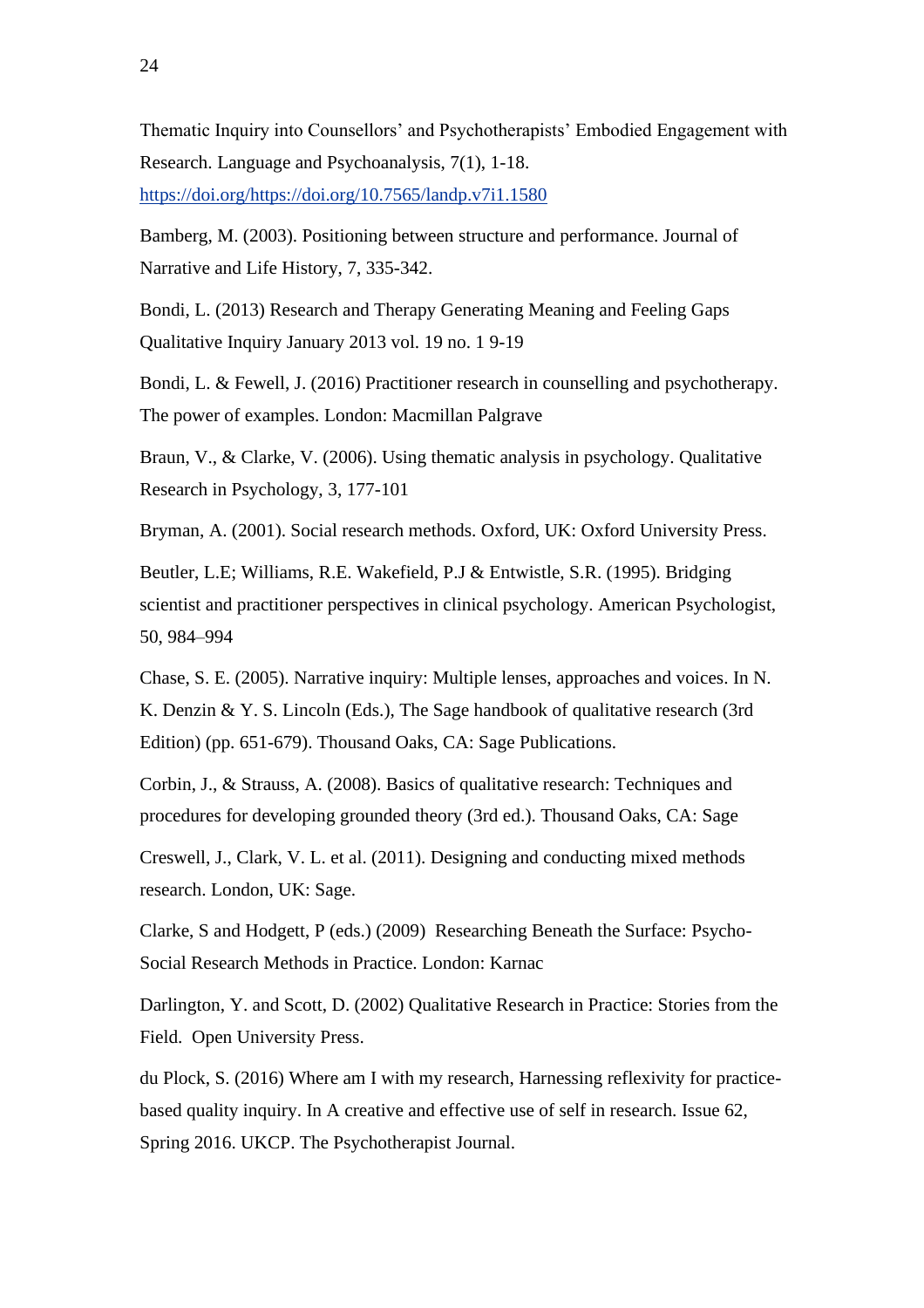du Plock, S. (2015) Chapter 'Bibliotherapy and Beyond: Research as a Catalyst for Change in Therapeutic Practice', in Goss, S. P. & Stevens, C. (eds) Making Research Matter. Researching for change in the theory and practice of counselling and psychotherapy. London: Routledge.

Finlay, L., & Ballinger, C. (2006) Qualitative research for allied health professionals. Chichester, UK: John Wiley.

Castonguay, L.G., Nelson, D.L., Boutselis, M.A., Chiswick, N.R., Damer, D.D., Hemmelstein, N.A., Jackson, J.S., Morford, M., Ragusea, S.A., GowenRoper, J., Spayd, C., Weiszer, T., & Borkovec, T.D. (2010). Psychotherapists, Researchers, or Both? A Qualitative Analysis of Experiences in a Practice Research Network, *Psychotherapy: Theory, Research, Practice, Training,* 47(3): 345-354

Goldfried, M. R. & Wolfe, B. E. (1996). Psychotherapy practice and research: Repairing a strained alliance. American Psychologist, 51, 1007—1016.

Henton, I. (2012). Counselling psychology and practice-based research: A critical review and proposal. Counselling Psychology Review, 27(3), 11-28.

 Josselson, R. (2013). Interviewing for qualitative inquiry a relational approach. New York, NY: Guilford Press.

McBeath, A.G. (2016) The Unconscious Needs and Motivations of Psychotherapists. Psychotherapy Review, 57, (Winter 2016). British Psychological Society.

McBeath, A.G (2018, in press) The Motivations of Psychotherapists. In Bager-Charleson, du Plock, McBeath (eds) What are the core skills in counselling and psychotherapy?,CPR, Guest edited issue, Autumn 2018

Morrow-Bradley, C & Elliott, R. (1986). Utilization of psychotherapy research by practicing psychotherapists. American Psychologist, Special Issue: Psychotherapy Research, 41, 188–197.

Norcross, J.C & Prochaska, J.O (1983). Psychotherapists in independent practice: Some findings and issues. Professional Psychology: Research and Practice, 14, 869– 881.

Polkinghorne, D. (1991). Narrative and self-concept. Journal of Narrative and Life History, 2, 135-153.